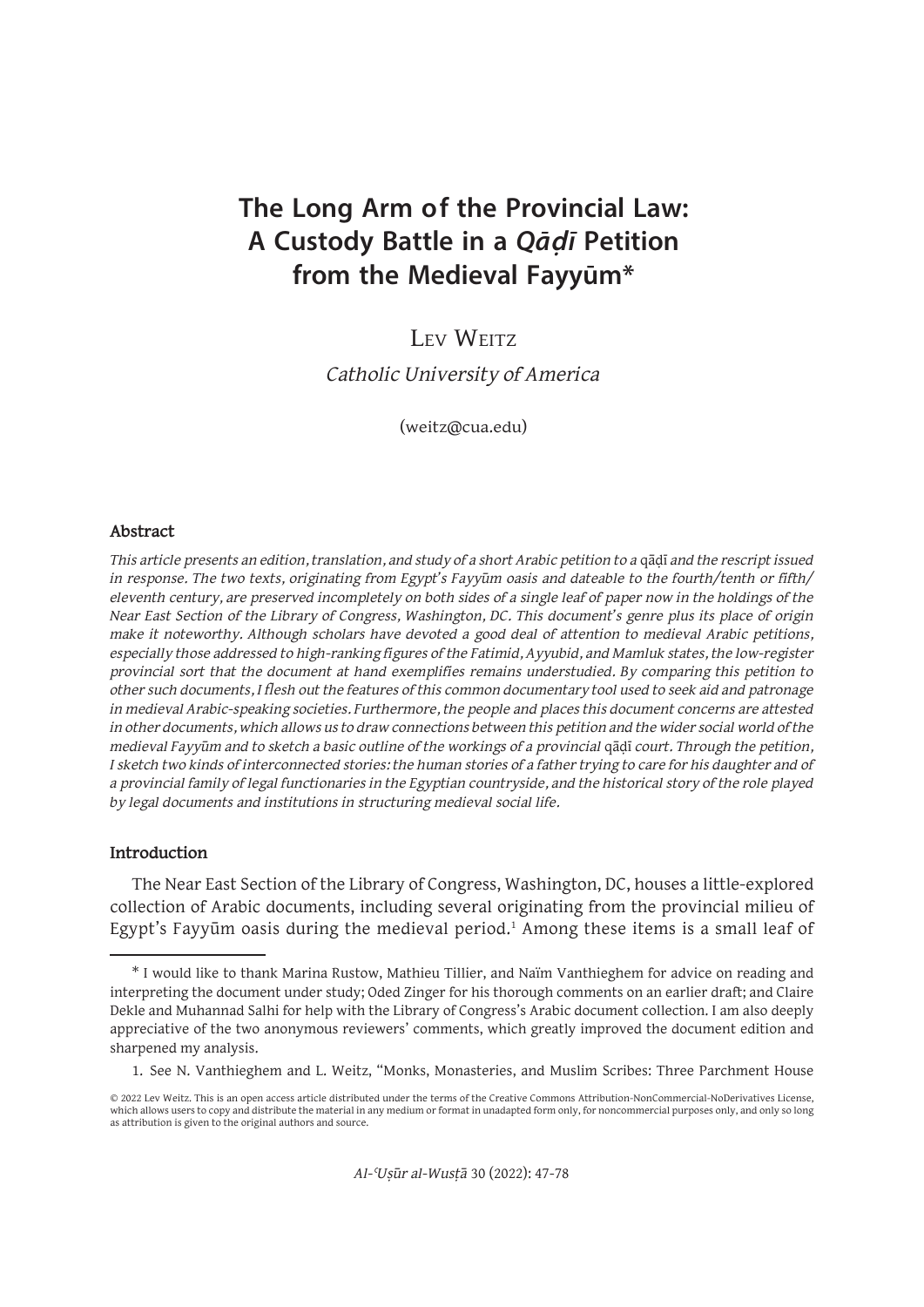### 48 • LEV WEITZ

paper containing a petition to a *qāḍī* and the rescript issued in response, both dateable to the fourth/tenth or fifth/eleventh century. Despite this document's modest provincial origins, the edition, translation, and study of it presented here shed new light on two notable areas: the infrastructure of Islamic law in the medieval Egyptian countryside and the development of the Arabic petition as a tool of medieval administrative practice.

The petition under study provides one of the few explicit documentary attestations of a provincial *qāḍī* in the late Abbasid or Fatimid period; moreover, the people and places it concerns are fortuitously attested in other contemporary documents. We are thus able to draw connections between this petition and the wider society of the medieval Fayyūm; to sketch a basic outline of the workings of the rural court that dealt with the petition's business, particularly by tracing five generations of a lineage of court scribes and witnesses; and to offer some informed speculation on the *madhhab* affiliation and decision-making of a medieval provincial judge.

The genre of this document deserves scrutiny as well. Although scholars have given considerable attention to Arabic petitions addressed to grandees of the Fatimid, Ayyubid, and Mamluk states, the low-register provincial sort that the present document exemplifies remains understudied. Comparison to other such documents allows us to flesh out the features of this documentary tool, used commonly throughout the medieval Arabophone Islamic world to seek aid and patronage.

What appears at first glance to be a fragmentary, obdurate document reveals a surprising richness. It allows us to trace two sorts of interwoven stories: the human ones of a downon-his-luck father trying to care for his daughter and of a family of provincial legal functionaries, and the historical ones of the role played by legal documents and institutions in structuring medieval social life.

#### **Edition**

#### *Petition to a* **Qāḍī** *and the* **Qāḍī***'s Rescript concerning the Custody of a Minor Child*

An unnamed man requests the help of a *qāḍī* and his delegate, Ibrāhīm b. Rizq, in removing the petitioner's minor daughter from the custody of his deceased wife's mother. The *qāḍī* responds.

P. Washington Libr. of Congress Inv. Ar. 95 Tutūn (?)  $10.8 \times 24$  cm fourth–fifth/tenth–eleventh century

Light brown paper. The right and left margins are preserved. The top margin is partially preserved, but the bottom of the sheet has been lost. A number of small and several larger holes pockmark the interior of the sheet. Regular horizontal creases occurring approximately every ten centimeters suggest that the sheet has been rolled and then flattened.<sup>2</sup>

Sales from the 4th/10th-Century Fayyūm," *Arabica* 67 (2020): 461–501.

<sup>2.</sup> My thanks are due to Clair Dekle, Senior Book Conservator at the Library of Congress, for providing photographs of the document.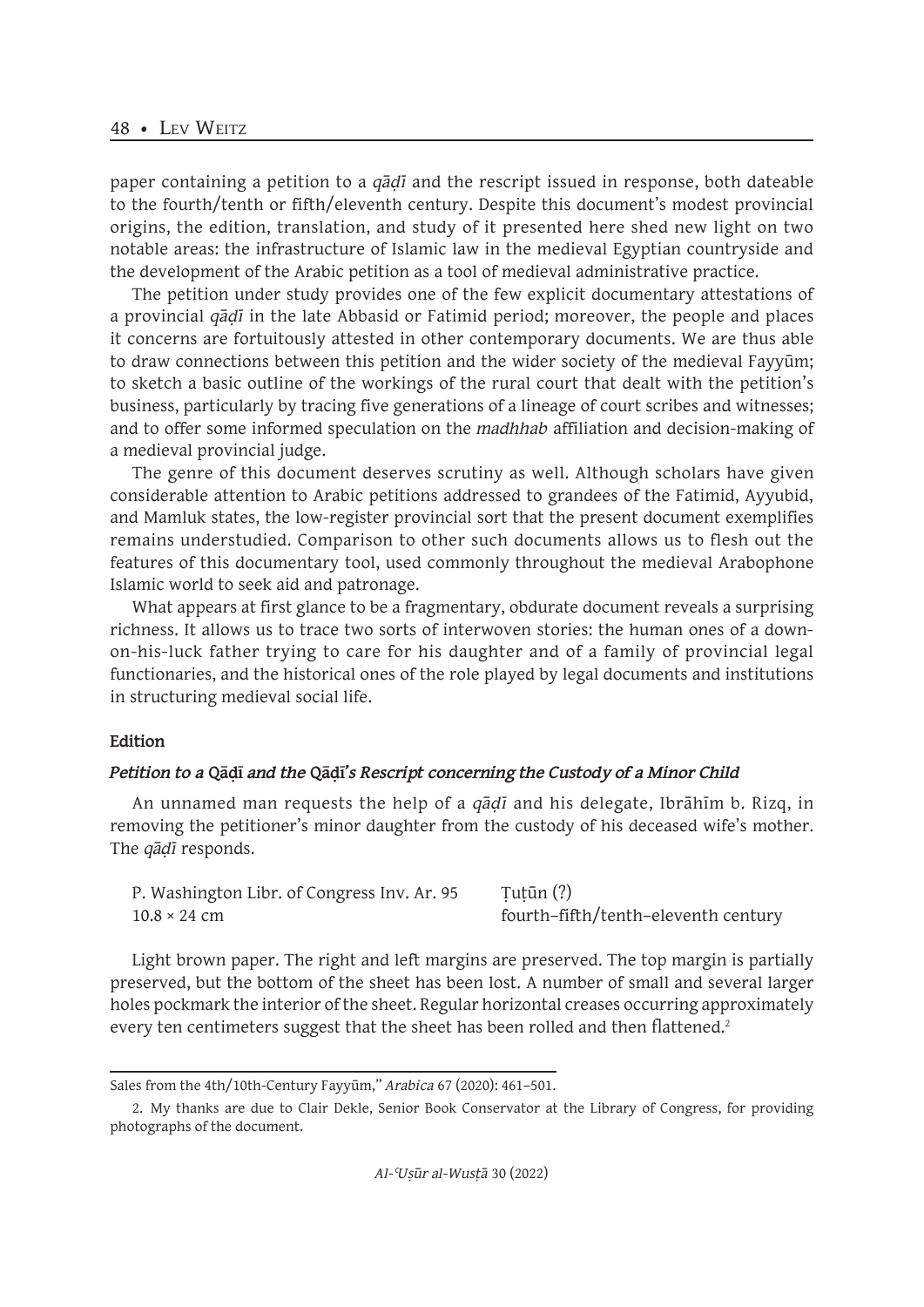The text of the document is in two hands. The first hand composed the petition on the entirety of the recto side and roughly two-thirds of the verso in a black ink with a thick ductus. Diacritics are infrequent and inconsistent. When continuing the text from the recto onto the verso, the scribe turned the sheet over the short edge such that the top of the verso side corresponds to the bottom of the recto.

The second hand then rotated the sheet to begin the rescript, the response to the petition, from the bottom of the verso side. This hand is smaller, somewhat more angular, and appears more rushed than the first hand. The rescript is written in a black ink; the text is not as well preserved because of the ink's fading, discoloration, and damage to this portion of the sheet.<sup>3</sup>



**Figure 1: P. Washington Libr. of Congress Inv. Ar. 95 Recto**

- بسم الله الرحمن (1st hand)  $\lceil 1 \rceil$ الر]حيم توكلـ[ـت على الـله
- ]2[ اعلم سيدي القاضي اطال الـله بقاه
	- ]3[ وادام عاله وكبت اعداه ان لي
	- ]4[ بنت ماتت امها عنها وهي بنت
- ]5[ شهر وسلـ]ـمـ[ـتها لـ]ـسـ[ـتها من امها
	- ]6[ واجريت عليها ا]لنفقة مـ[ـن خمس
		- ]7[ سنين ودخلت السادسة وانا
	- ]8[ رجل مسكن ما يمكني النفقة عليها
	- ]9[ عند ستها فان راى سيدي القاضي
	- ]10[ اراه الـله مجابه يتطول بالتوقيع
- ]11[ الى خليفته بىططون ابرهيم بن رزق
- ]12[ يسلم الي بنتي حتى اجعلها عند والدتي
	- ]13[ وهي ستها من ابوها تكون
	- ]14[ ]. . . . . . . . . . . .[ . . . .ـن

*Al-ʿUṣūr al-Wusṭā* 30 (2022)

<sup>3.</sup> Brackets in the edition and translation denote my suggested restorations of lacunae in the text. Parentheses in the edition denote my expansion of an abbreviated word form. Parentheses in the translation denote discretionary editorial additions for clarity.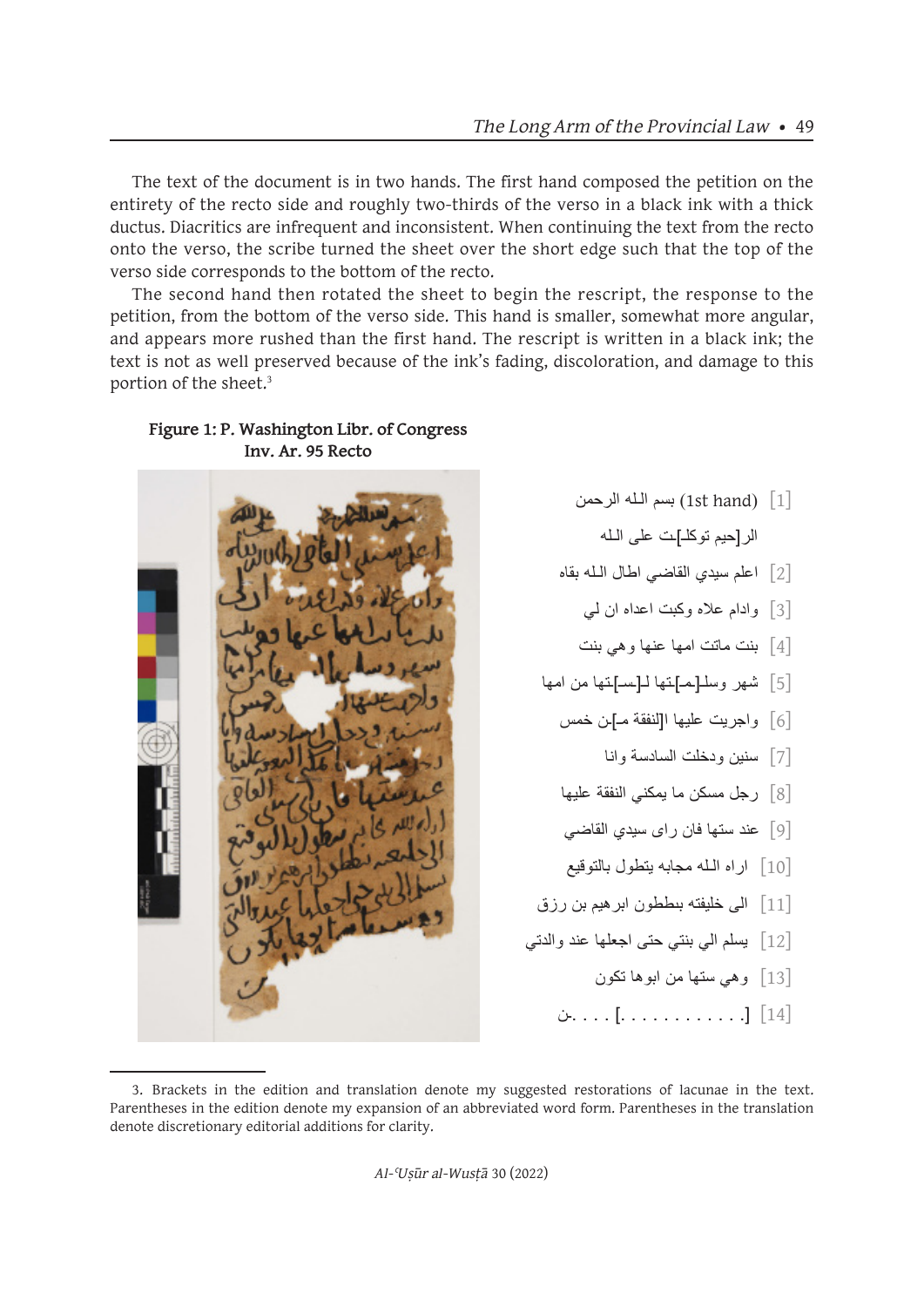

**Figure 2: P. Washington Libr. of Congress Inv. Ar. 95 Verso**

 $\emph{Red}$ و والدنى [11] ررق [10] بالنوقيع محابه [9] سنها [8] سنين [7] القاصى [2] نَسم [1] Recto الصبى [3] ٰىكىر [2] *Verso*

# **Translation**

# *Recto*

- [1] (1st hand) In the name of God, the Merciful, the C[ompassionate! I place trus]t in God.
- $\lceil 2 \rceil$  I inform my master the judge, may God prolong his life,
- [3] perpetuate his exaltedness, and crush his enemies, that I have
- [4] a daughter whose mother died when she was
- $\lceil 5 \rceil$  one month old. I delisy lered her (to reside) with her maternal  $\lceil \text{gr} \rceil$  and mother,
- [6] and have provided her [support fo]r five
- $\begin{bmatrix} 7 \end{bmatrix}$  years. But the sixth has begun with me
- [8] a poor man, unable to provide her support
- [9] at her grandmother's. If my master the judge should see fit—
- $\begin{bmatrix} 10 \end{bmatrix}$  may God show him his answer—(to) demonstrate magnanimity in his rescript

*Al-ʿUṣūr al-Wusṭā* 30 (2022)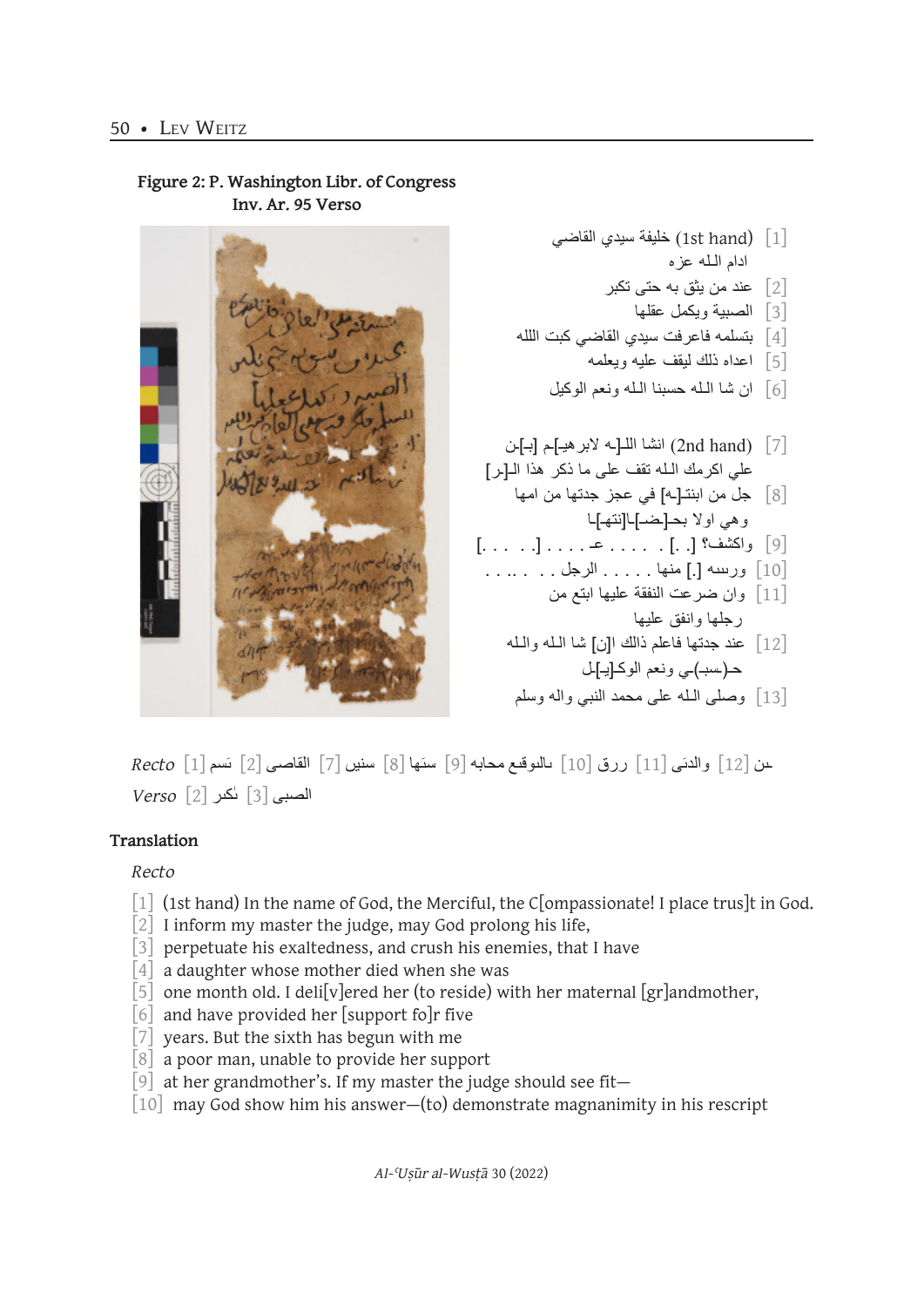- $\begin{bmatrix} 11 \end{bmatrix}$  to his delegate in Tutūn, Ibrāhīm b. Rizq,
- $\lceil 12 \rceil$  let him deliver my daughter to me until I may place her with my mother,
- [13] her paternal grandmother, who is
- $\begin{bmatrix} 14 \end{bmatrix}$   $\begin{bmatrix} \dots \dots \dots \end{bmatrix}$

# *Verso*

- [1] (1st hand) the delegate of my master the judge, may God perpetuate his might,
- $\begin{bmatrix} 2 \end{bmatrix}$  with someone in whom he trusts, until
- [3] the girl comes of age and her mind is fully formed
- [4] in his safekeeping. I have informed my master the judge, may God crush
- [5] his enemies, of this so that he might take cognizance of it and know of it,
- $\lceil 6 \rceil$  if God wills. God is our sufficiency. What an excellent Keeper is He!
- [7] (2nd hand) Go[d] willing, [to Ibrāhī]m [son] of ʿAlī, may God honor him. May you take cognizance of what this [m]an describes
- [8] of [his] daughter concerning the incapacity of her maternal grandmother, who has first right to cu[st]od[y of her.]
- [9] Uncover (?) [. . ]. . . . . . . . . . . . [. . . . . . . . . .]
- $\begin{bmatrix} 10 \end{bmatrix}$  ..... [.] from her ..... the man ...........
- [11] If she begs for support for her, buy (something) from her (father) and provide (it) to her
- [12] at her grandmother('s abode). Take cognizance of the foregoing, God [w]illing. God is my sufficiency. What an excellent K[ee]per is He!
- [13] May God bless and keep Muhammad the prophet and his family.

# **Commentary**

*Recto*

- [1] **[***tawakkal***]***tu ʿalā Allāh* Compare *P.Cair.Arab.* 37; *P.Transmission* 4; *P.Vente* Appendix 2; CPR XXI 74, 78.<sup>4</sup> This addition to the opening invocation is sometimes placed above the *basmala*.
- [2] *u<sup>q</sup>im* A formulaic introduction to the exposition of the petition; see the discussion below.
- [2–3] *aṭāla Allāh baqāʾahu wa-adāma ʿalāʾahu wa-kabata aʿdāʾahu* A common blessing in petitions; see the discussion below.
- [5] *li-***[***s***]***ittihā* For *sitt* as "grandmother," see J. G. Hava, *Arabic-English Dictionary* (Beirut: Catholic Press, 1899), 300.

<sup>4.</sup> All references to documents in this article follow the system of the International Society for Arabic Papyrology (see https://www.naher-osten.uni-muenchen.de/isap/isap\_checklist/index.html) and the Arabic Papyrology Database (https://www.apd.gwi.uni-muenchen.de/apd/project.jsp). I have used both extensively to identify, collate, and compare relevant documents.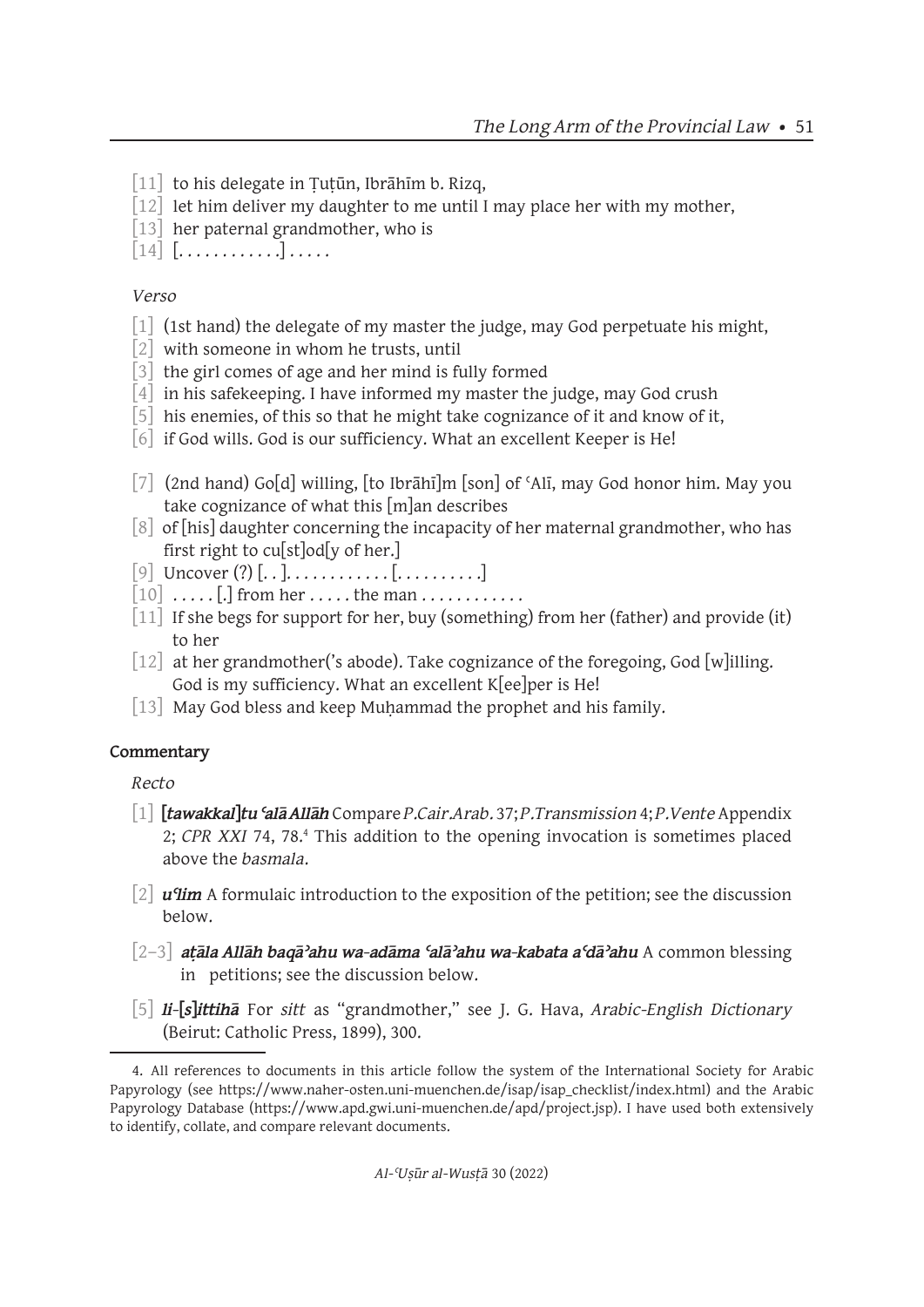- [8] *miskīn* Reading the *rasm* مسكں as مسكين. *yumkinnī* Properly يمكنني, *yumkinunī*, rather than يمكني.
- [9] *fa-in raʾā* A formulaic opening to the petitioner's request; see the discussion below.
- [10] *arāhu Allāh mujābahu* I am unaware of other attestations of this formula. In later Mamluk petitions, *mujāb*, "it is granted," is a standard response in rescripts granting the petition's request. See *P.St.Catherine I* 13 B and C = *P.SternMamlukPetitions* 2 and 3. Another possible reading is *addāhu Allāh mujābahu*, "may God give him to grant it."

*yataṭawwal* Properly, we would expect the particle *an* to precede *yataṭawwal*. For an example in a letter of the formula *fa-in raʾā* . . . *an yataṭawwal*, "should [the recipient] see fit to offer his magnanimity to answer the request," see *CPR XXXII* 6.2.

*tawqīʿ* A rescript, that is, a decision written on and in response to a petition. See M. Rustow, *The Lost Archive: Traces of a Caliphate in a Cairo Synagogue* (Princeton, NJ: Princeton University Press, 2020), 370–71. Other references to rescripts within the text of Fatimid and Ayyubid petitions and requests include *P.Vind.Arab. III* 30.12; *P.GenizahCambr.* 95r.7; *P.RustowPetition*. 12.

[11] *khalīfatihi bi-Ṭuṭūn Ibrāhīm b. Rizq* On the office of the delegate, the location, and the identity of Ibrāhīm, see the discussion below. A superfluous tooth follows the *bāʾ* in *bi-Ṭuṭūn*.

*Verso*

[4] *bi-tasallumih* The *rasm* ىىسلمه is clear but the interpretation is uncertain. One might have expected يتسلمها *yatasallamahā*, suggesting that if the judge has a trustworthy guardian in mind, "let him receive her [the daughter]," but the *rasm* will not allow that reading.

*Allāh* The scribe has mistakenly added a third *lām*.

- [4–5] *fa-aʿraftu . . . dhālika li-yaqif ʿalayhi wa-yaʿlimahu in shāʾa Allāh* For the formula "I have informed you so that you might know," addressed to someone of higher rank, as in this document, see the letter concerning fiscal administration *CPR XXXII* 12.6. For the verbal phrase *waqafa ʿalā* in the sense used here, see *P.GenizahCambr.* 95l.2–4.
- [6] *ḥasbunā Allāh wa-niʿm al-wakīl* This formula, very common in the documentary record, was used by scribes to fill the final line of a document to the left-hand margin. See Y. Rāġib, *Actes de vente d'esclaves et d'animaux d'Égypte médiévale* (Cairo: Institut français d'archéologie orientale, 2002–6), 2:4, §10.
- [7] *inshāʾa All***[***āh li-Ibrāhī***]***m* **[***ib***]***n ʿAlī* This reading is speculative. The *rasm* على is clear enough and one Ibrāhīm b. ʿAlī b. Rizq is known from other documents (see the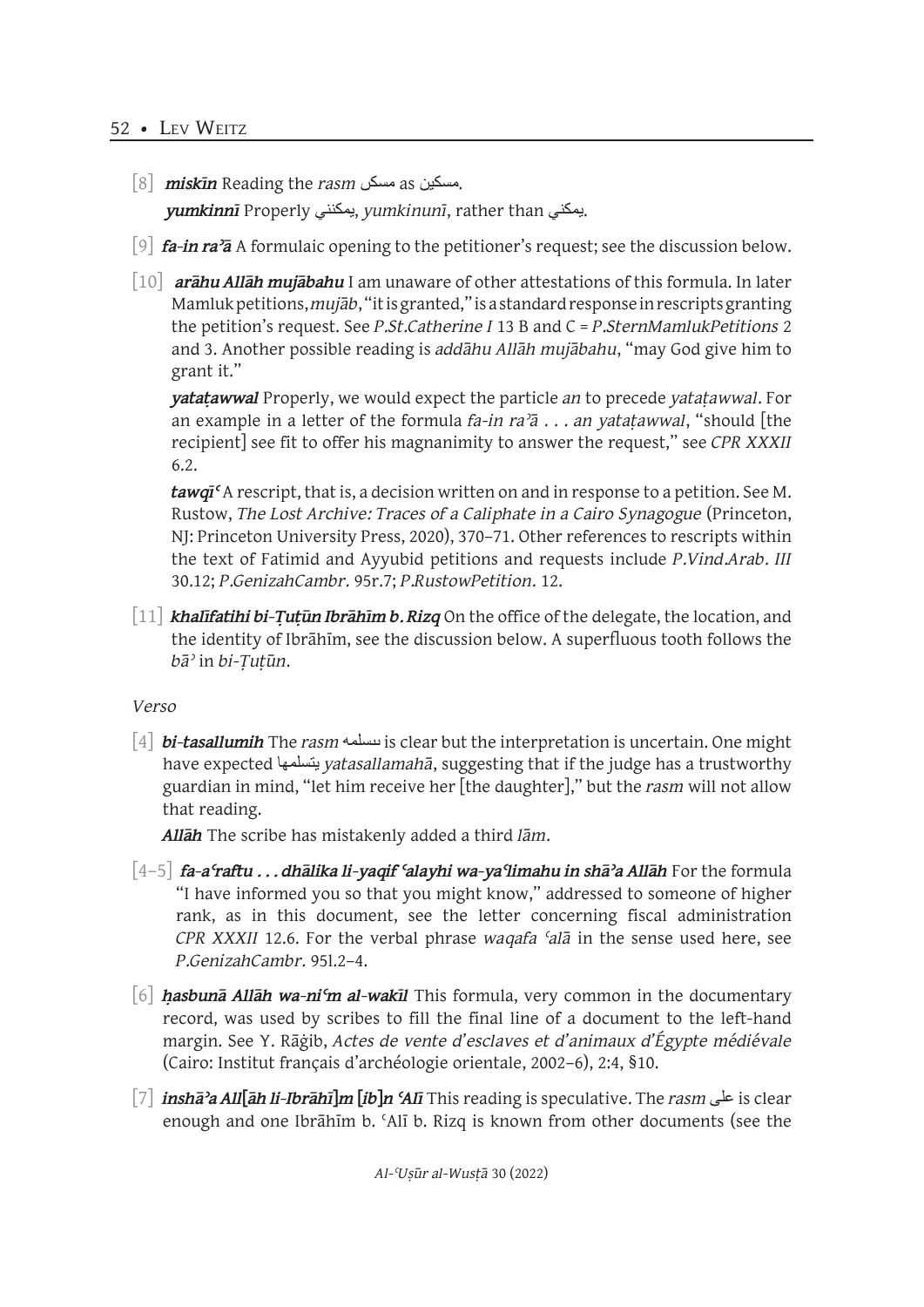discussion below). The reading here would thus mean that Ibrāhīm b. Rizq, the *qāḍī*'s delegate named in recto l. 11, was the recipient of the rescript and charged with carrying out its order.

- [7–8] *taqif ʿalā mā dhakara hādhā al-***[***r***]***ajul* For the phrase *li-yaqif ʿalā*, "let [so-and-so] take cognizance of," used to deliver an instruction to the recipient of a rescript to a petition just as the formula is here, see *P.GenizahCambr.* 95l .2–4.
- [12] *wa-Allāh ḥa***(***sb***)***ī wa-niʿm al-wak***[***ī***]***l* If this reading is correct, this formula is an anomalous version of the standard one found in l. 6. Another possible reading, similarly unattested, would read the first half of the phrase as حــي والـــله *wa-Allāh ḥayy*, "God is the Living One."

# **The Story**

The protagonist of the story laid out in this document is the father of a young girl. His petition, likely written by a scribe he has commissioned, requests redress from a *qāḍī* for the predicament in which the father finds himself. He relates that when his daughter was only a month old, her mother, assuredly the petitioner's wife, died. He then handed the child over to the girl's maternal grandmother (*li-sittihā min ummihā*) for caretaking. The petitioner states that he has been furnishing maintenance (*nafaqa*) for his daughter for the last five years. As the sixth year of the girl's life begins, however, the petitioner claims to be too poor to continue providing support as long as the girl lives with his former motherin-law. The petitioner therefore asks for help from the *qāḍī* and from the latter's delegate to the village of Tutūn, Ibrāhīm b. Rizq, in facilitating the transfer of the girl from the custody of her maternal grandmother to that of the petitioner's own mother, or perhaps to a courtappointed guardian—the lacunae in the document render the final details of the request unclear.

The rescript—the judge's response to the petition, written on the bottom half of the document's verso side by either the judge or another scribe—is unfortunately more difficult to read and interpret. It appears to be addressed to the judge's delegate, who is ordered to look into the case and, following several illegible passages, to procure material support for the girl at her grandmother's home; which grandmother is meant here we cannot say.

The petition is undated, and we have the name of neither the petitioner nor the judge. But the document's formal features and the two proper names that do appear in the text, Ṭuṭūn and the *qāḍī*'s delegate Ibrāhīm, allow us to make some educated inferences about the document's origins and to explore the institutional and social context in which it was produced: a provincial court in Egypt's Fayyūm oasis, likely during the first half-century following the Fatimid conquest of 359/969.

# **The Setting**

Ṭuṭūn is a familiar locale in the Arabic documentary record of medieval Egypt. A mostly Christian village lying at the southern edge of the Fayyūm, Ṭuṭūn produced a considerable number of legal and other documents, dating especially between the third/ninth and fifth/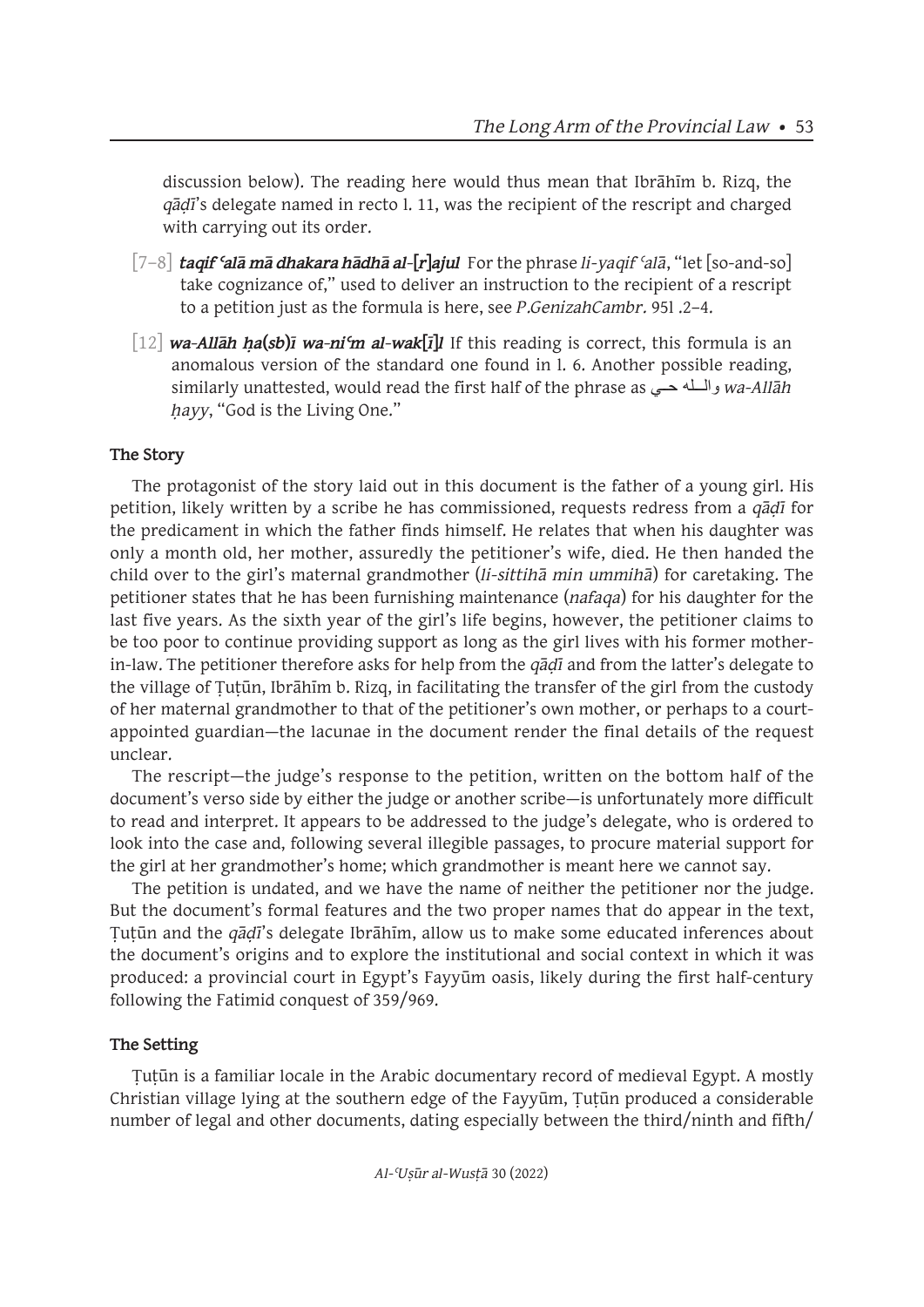eleventh centuries, that have survived to the present.<sup>5</sup> The petitioner's daughter and her maternal grandmother must have resided in Tutūn, since the petitioner asks that the judge's delegate in that village secure and deliver his daughter to him. The document does not identify the judge's location, but two possibilities present themselves: Madīnat al-Fayyūm, the provincial capital, and Ṭalīt, a village about four kilometers west of Ṭuṭūn.<sup>6</sup> I prefer the latter interpretation, which requires further discussion that I pursue in the following section.

We know nothing of the circumstances of the document's discovery, $\bar{\ }$  so whether it was excavated in the vicinity of Ṭuṭūn or elsewhere and who retained possession of it after its drafting remain uncertain. We might speculate that Ibrāhīm b. Rizq held on to the document, since he would have been charged with carrying out the order in the rescript.

Although we have no date for the petition, we are fortunate that Ibrāhīm b. Rizq appears in a number of other Ṭuṭūn-related documents and that plenty of other Arabic petitions are extant to compare to ours. As we will see, these allow us to locate our petition between the latter half of the fourth/tenth century (most likely after the Fatimid conquest of Egypt in 359/969) and the mid-fifth/eleventh. Our document and its comparanda can also help us partially reconstruct the Islamic judicial infrastructure of the rural district around Tutūn and the locals who worked in it—a notable contribution, as provincial administrative history is particularly difficult to trace in this period.

#### **The** *Khalīfa* **and the** *Qāḍī*

The petition mentions holders of two judicial positions, the *khalīfa* and the *qāḍī*. The term *khalīfa* appears relatively early in Egypt's papyrological record to designate individuals delegated some judicial power by a higher authority.<sup>8</sup> So, for example, a papyrus of the 210s/820s calls one Ḥasan b. Yaʿqūb "the *khalīfa* of Yaḥyā b. Saʿīd, [who is] the *khalīfa* of the *qāḍī* ʿĪsā b. al-Munkadir, in the Fayyūm."<sup>9</sup> ʿĪsā was the chief judge of Egypt with his seat in Fustat; we therefore understand Hasan in this example to have been the Fayyum's main local judicial figure by virtue of the authority delegated down the chain to him from 'Isa.

<sup>5.</sup> See C. Gaubert and J.-M. Mouton, *Hommes et villages du Fayyoum dans la documentation papyrologique arabe (Xe –XIe siècles)* (Geneva: Librairie Droz, 2014), 231–35; Y. Rapoport, *Rural Economy and Tribal Society in Islamic Egypt: A Study of al-Nābulusī's "Villages of the Fayyum"* (Turnhout: Brepols, 2018), 43–47; L. Weitz, "Islamic Law on the Provincial Margins: Christian Patrons and Muslim Notaries in Upper Egypt, 2nd–5th/8th– 11th Centuries," *Islamic Law and Society* 27 (2020): 5–52; M. J. Shomali, "Arabic Legal Documents from the Fatimid Period and Their Historical Background" (PhD thesis, University of Cambridge, 2020).

<sup>6.</sup> See the map in Gaubert and Mouton, *Hommes et villages*, 299, and the discussion in M. Tillier and N. Vanthieghem, "La rançon du serment: Un accord à l'amiable au tribunal fatimide de Ṭalīt," *Revue des mondes musulmans et de la Méditerranée* 140 (2016): 53–72, at 59–60.

<sup>7.</sup> The document belongs to a collection that the Library of Congress purchased from the Cairo dealer Au Bouqiniste Orientale, likely in the late 1940s or early 1950s. See Vanthieghem and Weitz, "Monks, Monasteries, and Muslim Scribes," 463, n. 5.

<sup>8.</sup> See M. Tillier, *L'invention du cadi: La justice des musulmans, des juifs et des chrétiens aux premiers siècles de l'islam* (Paris: Publications de la Sorbonne, 2017), 40–41.

<sup>9.</sup> *P.SijpesteijnDelegation*.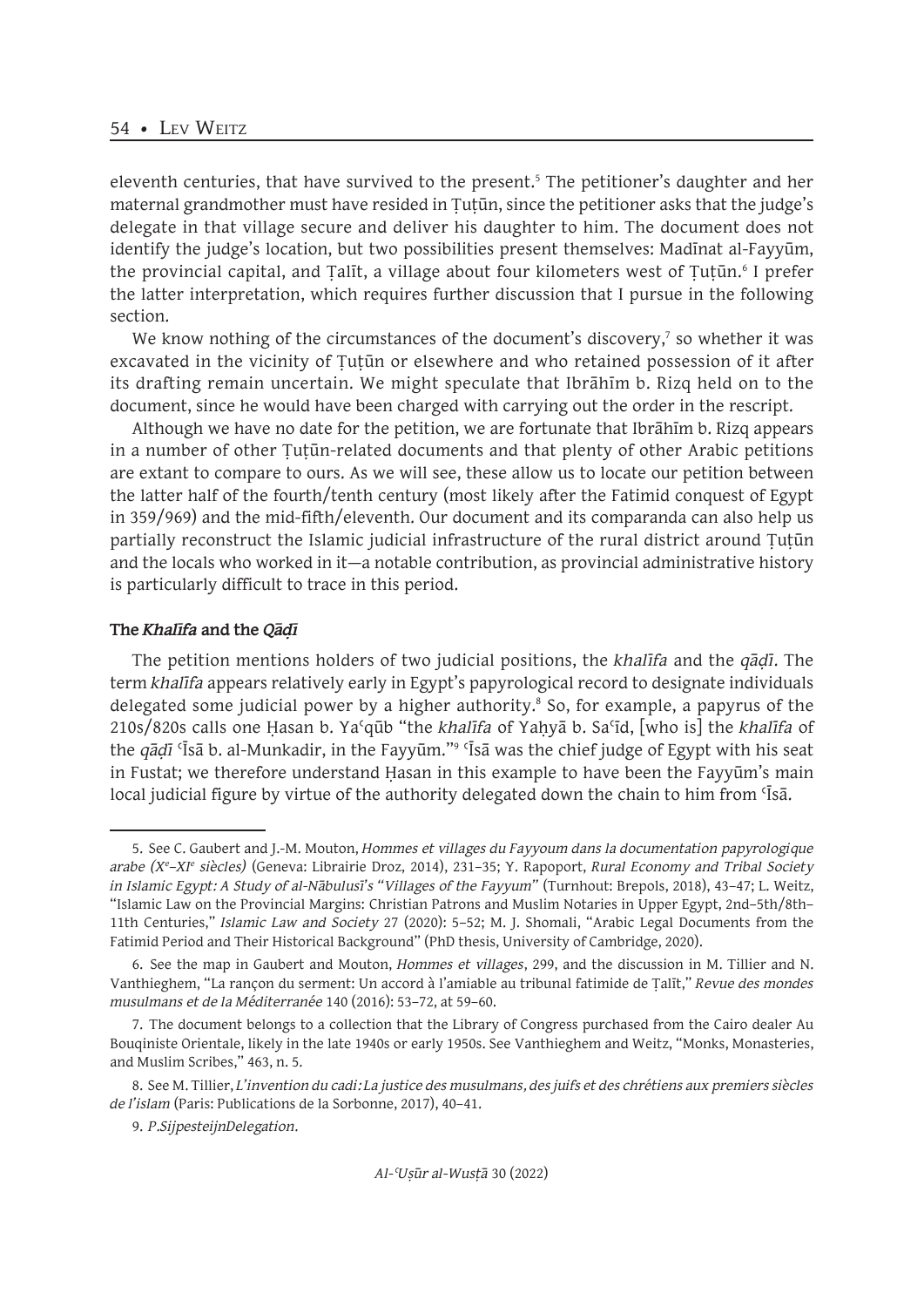Ibrāhīm b. Rizq appears to have enjoyed delegated judicial powers of an even more localized nature, limited to the village of Ṭuṭūn. Indeed, there are other examples of probable village-level judicial delegates elsewhere in the southern Fayyūm, designated by slightly different formulations: a "representative [of justice] in Uqlūl" (*al-mustakhlaf bi-Uqlūl*), witness to a document of 415/1024; a "holder of the right to justice (*al-mustaḥiqq al-ḥukm*) in Uqlūl," 417/1026; and another "representative of justice" (*al-mustakhlaf ʿalā*  al-hukm) in Barbanūda, 421/1030.<sup>10</sup> What these individuals' precise powers were is not certain, and we should think of *khalīfa* as a loose term that might connote a host of duties, not as a designation of a uniform office.<sup>11</sup> In the case of our petition, at least, Ibrāhīm's position involved carrying out the order of a higher authority rather than issuing a judgment himself.

Who is the *qāḍī* to whom the petition is addressed and from whom Ibrāhīm's powers derive? Given the small size and generally inelegant form of the petition (discussed below), we cannot be dealing with Egypt's chief *qāḍī* in Fustat or Cairo; a provincial judge based in the Fayyūm is much more probable. Thus, one possibility is that the petition is addressed to the *qāḍī* of the provincial capital, Madīnat al-Fayyūm.

A second interpretation is that the *qāḍī* in question occupied a judgeship in Ṭuṭūn's neighboring village of Ṭalīt. We know Ṭalīt to have been home to a *majlis al-ḥukm* by the early fifth/eleventh century, as this tribunal is named in a dispute settlement that the *majlis* produced in 404/1013–14.12 Though that document gives no title for the presiding authority, its contents indicate that the remit of the *majlis* stretched beyond Ṭalīt itself into the surrounding region, as one of the litigants is identified as a resident of Ṭuṭūn (the other gets no geographical *nisba*).13 In view of the fact that multiple judicial delegates are attested in nearby villages, it is reasonable to think that a formal court serving the surrounding district would have been home to an official with a higher rank than that of a village-level *khalīfa*. Furthermore, another *majlis al-ḥukm* attested in contemporary documents was located in a town, al-Ushmūnayn,<sup>14</sup> that we know was the seat of a *qāḍī*.<sup>15</sup> Adding these observations together, it is conceivable that the *qāḍī* of our petition sat in Ṭalīt.16 If he did,

12. *P.TillierRancon*.

<sup>10.</sup> *P.Transmission* 3; *P.VanthieghemArabisation*; *Chrest.Khoury II* 19.

<sup>11.</sup> On a *qāḍī* who is the *khalīfa* of another *qāḍī* in al-Ushmūnayn, see D. Livingston, "Life in the Egyptian Valley under Ikhshīdid and Fāṭimid Rule: Insights from Documentary Sources," *Journal of the Economic and Social History of the Orient* 61 (2018): 426–60, at 443–44.

<sup>13.</sup> The defendant is one Sūrus b. Jirja al-Ṭuṭūnī. *Chrest.Khoury I* 39, a quittance between a resident of Ṭalīt and another of Buljusūq, is another example of multi-village business that I consider likely to have been a product of Ṭalīt's *majlis*.

<sup>14.</sup> Judicial summonses to the *majlis al-ḥukm* in al-Ushmūnayn include *Chrest.Khoury I* 78, 79; *Chrest. Khoury II* 32, 33; *P.GrohmannUrkunden* 7.

<sup>15.</sup> Fourth/tenth-century petitions from al-Ushmūnayn addressed to a *qāḍī* include *P.Heid.Arab. III* 28 and *Chrest.Khoury I* 81. *P.Cair.Arab.* 45, a marriage contract of 461/1069, names al-Ushmūnayn's current *qāḍī*.

<sup>16.</sup> M. Tillier and N. Vanthieghem also conclude that there is a good possibility that a *qāḍī* sat in Ṭalīt. See "La rançon," 61; "Un reçu de paiement pour une vente immobilière à terme," *Chronique d'Egypte* 93 (2018): 421–31, at 421–22.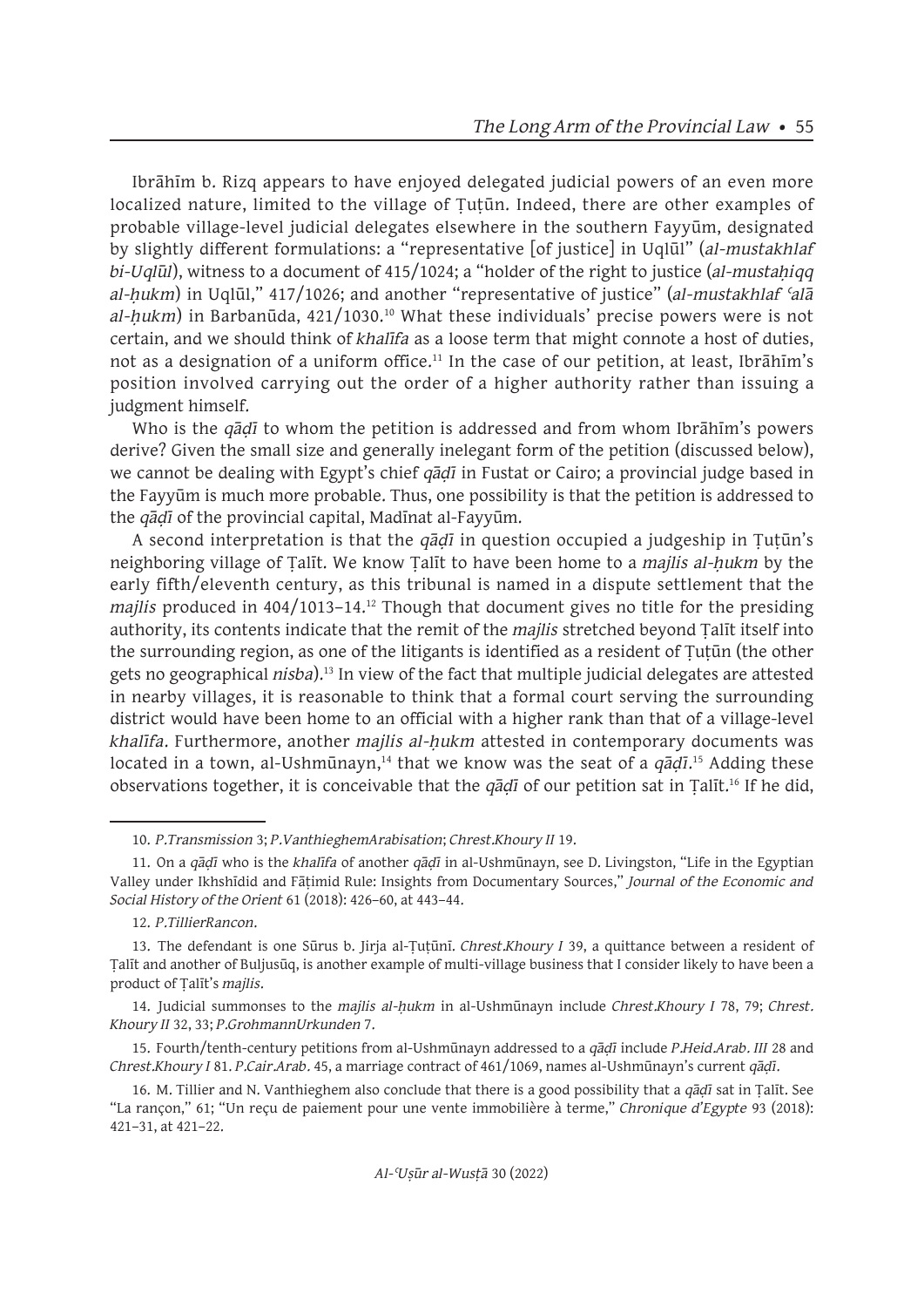this village judge presumably had jurisdiction over some stretch of the southern Fayyūm while remaining subordinate to the *qāḍī* of Madīnat al-Fayyūm.

I incline to the view that Ṭalīt indeed hosted our document's *qāḍī*, largely because I find the overall roughness of the petition—its small size, spelling mistakes, and brusque rescript—suggestive of distance from a more prestigious court setting in the national or provincial capital. But the evidence for a *qāḍī*ship in Ṭalīt is ultimately circumstantial, and we cannot rule out the possibility that the petition was destined for the eyes of a judge in Madīnat al-Fayyūm. It appears more certain that Ṭalīt's *majlis al-ḥukm* was a local center of judicial activity and that, whatever the title of its chief authority, Ṭuṭūn-related matters fell under its purview. In addition to the documented appearance of a Ṭuṭūnite litigant at Ṭalīt discussed above, the almost exclusively Coptic and biblical names of the residents of Ṭuṭūn found in documents related to the village give the impression that it was mostly Christian into the second half of the fifth/eleventh century, which militates against the likelihood that it hosted its own Islamic legal assembly.<sup>17</sup> I thus consider it probable that Ibrahim was associated with Ṭalīt's *majlis al-ḥukm*. Perhaps he was made *khalīfa* for Ṭuṭūn by the Ṭalīt *majlis*; perhaps he himself presided over the *majlis* by virtue of delegated authority from a higher *qāḍī*, and that remit included responsibility for Ṭuṭūn as well. I develop this inference of an association between Ṭalīt's Islamic tribunal and the *khalīfa* Ibrāhīm, as well as his broader lineage, in the following section.

Finally, wherever our petition's addressee had his seat, it is worth noting that the document remains one of the earliest attestations of a judicial official in the Fayyūm bearing the title of *qāḍī*. 18 If he was indeed the *qāḍī* of Ṭalīt, we have one of the only documentary attestations of that title outside of a major city or provincial capital. Mathieu Tillier has argued that Egypt's Islamic court system began to expand into the provinces and rural areas beginning perhaps in the third/ninth century;<sup>19</sup> although the paper trail left by that process has provided most of the medieval legal documents available for us to study today, explicit mentions of *qāḍīs* securely locatable in the provinces are few and far between.<sup>20</sup> We may now add the Fayyūmī *qāḍī* of our petition to those few other references.

#### **Ibrāhīm and the Banū Rizq**

The evidence for the identity of our *qāḍī* ends at the inferred location of his seat, but a number of other documents allow us to say more about the *khalīfa* Ibrāhīm and, by extension, the human infrastructure of his local judicial institution—the group of scribes and witnesses who supported its work. We would not expect a judge's delegate to a village at the desert's edge to enjoy a prominent place in the historical record, but Ibrāhīm's *nasab*

<sup>17.</sup> See, for the same argument, Tillier and Vanthieghem, "La rançon," 59–60. Cf. Shomali, "Arabic Legal Documents," 132–35.

<sup>18.</sup> *P.Fay.Villages* 37 and 40, two late fourth/tenth- to early fifth/eleventh-century letters from Damūya in the vicinity of the Fayyūm, mention *qāḍī*s.

<sup>19.</sup> M. Tillier, *L'invention*, 114–35.

<sup>20.</sup> See the documents cited in notes 15 and 18 above.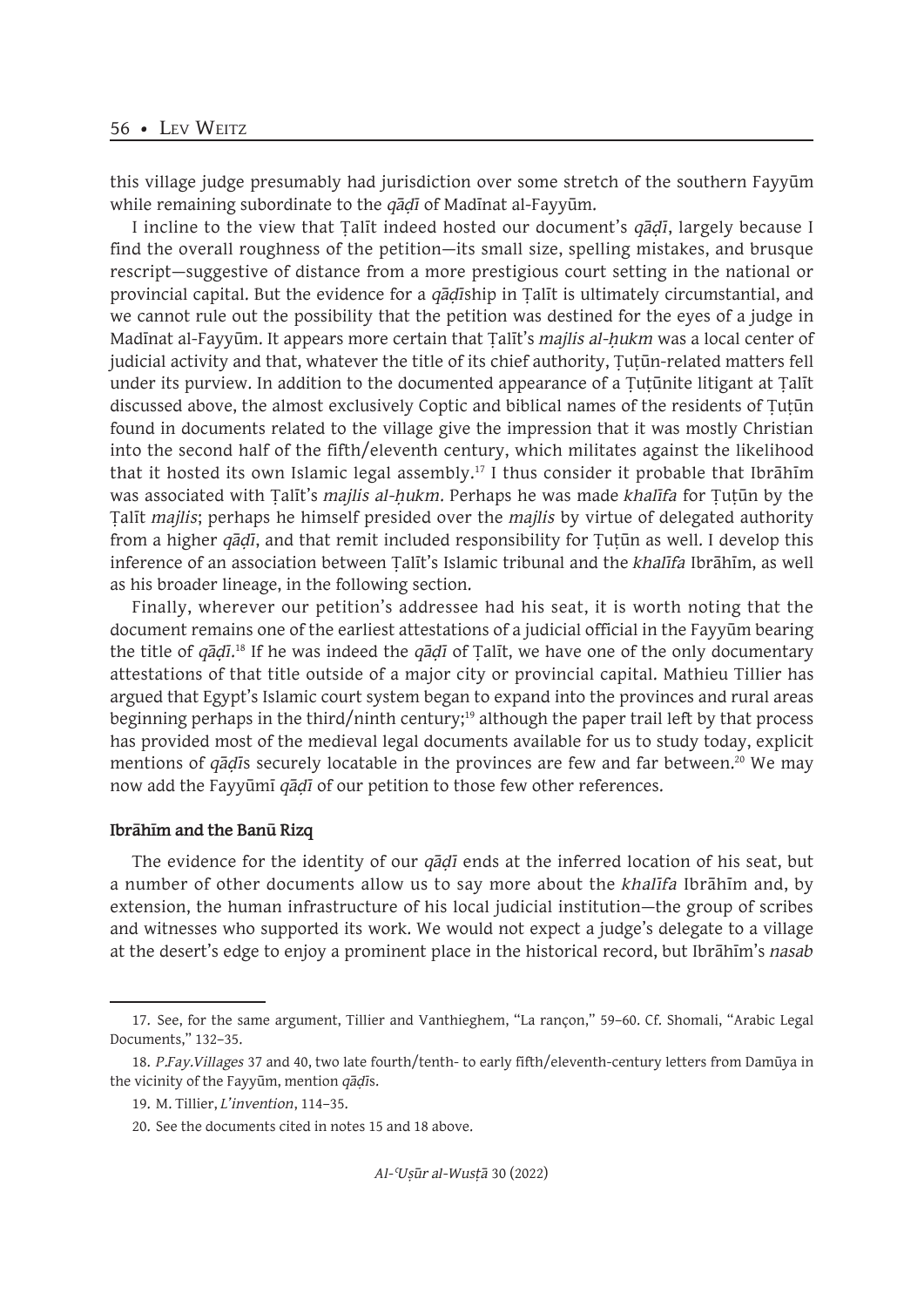"ibn Rizq" crops up a number of times in the Arabic documentation of his home region.<sup>21</sup> Tracing this family name through the documents suggests that Ibrāhīm and his family belonged to a provincial Muslim literate class and maintained traditions of service to their local Islamic institutions. Perhaps constituting a petty elite, local lineages such as the Banū Rizq provided the ranks of witnesses and scribes that kept the business of village courts humming.

We first encounter the descendants of a certain Rizq as witnesses to two of the earliest extant Arabic legal documents related to Tutūn, deeds of purchase dated 268/881 and 272/886. Al-Ḥasan b. Rizq, four of his sons, and one nephew affixed their witness signatures to the former; the same al-Ḥasan, four sons, a nephew, a grandnephew, and perhaps a grandson signed the latter.<sup>22</sup>

The latest attestations of the "ibn Rizq" *nasab* come nearly two hundred years later in a corpus of legal documents dated between 405/1014 and 456/1064. In these, all concerning individuals from southern Fayyūm settlements, one al-Ḥasan b. Ibrāhīm b. Rizq has signed his name and added a note of registration in the upper margin.<sup>23</sup> This al-Hasan cannot be the grandson of the same Rizq whose grandchildren lived two centuries earlier, but he was indeed Rizq's descendant: eleven years before the younger al-Ḥasan appears as a document registrant, his witness signature on a deed of manumission gives his full genealogy, al-Ḥasan b. Ibrāhīm b. 'Alī b. Jibrīl b. al-Ḥasan b. Rizq.<sup>24</sup> The fifth/eleventh-century al-Ḥasan was thus the great-great-grandson of his third/ninth-century namesake, and his signature indicates that Ibn Rizq had become the clan *nasab* of a broader lineage descended from that common ancestor.

The Banū Rizq evidently passed on a commitment to serve their local Islamic legal institutions from one generation to the next, as a survey of documents from the southern Fayyūm turns up at least thirteen members of this lineage who appear as witnesses or document registrants (see Table 1). Following Tillier and Naïm Vanthieghem, I would suggest that these individuals were closely associated with Ṭalīt's *majlis al-ḥukm* and perhaps resided in that village.<sup>25</sup> With one exception, the descendants of Rizq appear as witnesses exclusively in documents related to residents of Tutūn; as mentioned above,

21. Noted in Tillier and Vanthieghem, "La rançon," 60; Shomali, "Arabic Legal Documents," 147–48.

#### 24. *P.Cair.Arab.* 37 (393/1003).

25. Tillier and Vanthieghem, "La rançon," 60. Cf. Shomali, "Arabic Legal Documents," 139–41. Note that *P.Shomali* 1.10 describes a manor or pavilion, *jawsaq*, that lies in Ṭuṭūn and belongs to Ṭāhir b. al-Ḥasan b. Rizq. If this is the same individual who signed *P.FahmiTaaqud* 4 (268/881), he can no longer have been alive when *P.Shomali* 1 (405/1014) was drafted; perhaps "Ṭāhir's manor" was the customary moniker given to this property. It is, in any case, evidence that at least some of the Banū Rizq owned property and might have resided in Ṭuṭūn at some point, but it hardly proves that the clan as a whole did.

<sup>22.</sup> *P.FahmiTaaqud* 4, 5.

<sup>23.</sup> *P.Berl.Arab. I* 22; *Chrest.Khoury I* 39; *Chrest.Khoury II* 20; *CPR XXVI* 10; *P.Shomali* 1–3, 5–7, 8–9; *P.TillierRecu*; P. Utah 850r (unpublished). See also A. Grohmann, *Einführung und Chrestomathie zur arabischen Papyruskunde* (Prague: Státní Pedagogické Nakladatelství, 1954), 121–24. Note that *P.TillierRecu* does not mention explicit toponyms or geographical *nisba*s. P. Utah 850r concerns parties from Ṭuṭūn, but the date is illegible.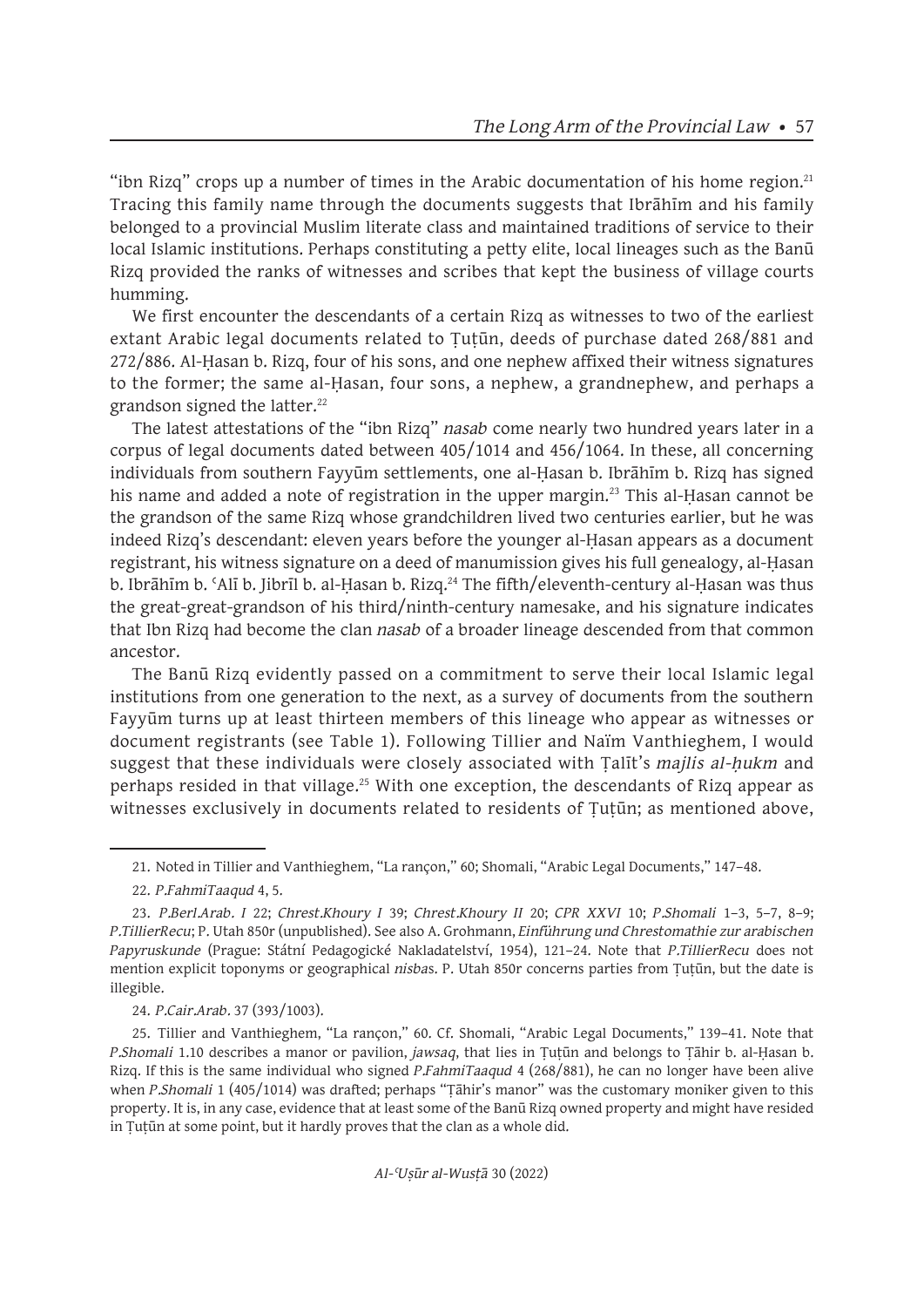| Name                                                         | Documents (date)                                                                                                                                                                                                                                                                                                             |
|--------------------------------------------------------------|------------------------------------------------------------------------------------------------------------------------------------------------------------------------------------------------------------------------------------------------------------------------------------------------------------------------------|
| al-Hasan b. Rizq                                             | P.FahmiTaaqud 4 (268/881), 5 (272/886)                                                                                                                                                                                                                                                                                       |
| Dāwūd b. al-Ḥasan b. Rizq                                    | P.FahmiTaaqud 4, 5                                                                                                                                                                                                                                                                                                           |
| Țāhir b. al-Ḥasan b. Rizq                                    | P.FahmiTaaqud 4, 5                                                                                                                                                                                                                                                                                                           |
| Ishāq b. Sulaymān b. Rizq                                    | P.FahmiTaaqud 4, 5                                                                                                                                                                                                                                                                                                           |
| Hārūn b. al-Hasan b. Rizq                                    | P.FahmiTaaqud 4, 6 (293/906)                                                                                                                                                                                                                                                                                                 |
| 'Īsā b. Ishāq b. Sulaymān [b. Rizq]                          | P.FahmiTaaqud 5 <sup>*26</sup>                                                                                                                                                                                                                                                                                               |
| Ya'qūb b. al-Ḥasan b. Rizq                                   | P.FahmiTaaqud 5                                                                                                                                                                                                                                                                                                              |
| Sulaymān b. Ya'qūb [b. al-Ḥasan b.<br>$Rizq$ ]               | P.FahmiTaaqud 5*                                                                                                                                                                                                                                                                                                             |
| Ahmad b. al-Hasan b. Rizq                                    | P.FahmiTaaqud 4, 5, 6                                                                                                                                                                                                                                                                                                        |
| Ibrāhīm b. Aḥmad [b. al-Ḥasan] b.<br>Rizq <sup>27</sup>      | P.Cair.Arab.58* (341/952), 59* (341/953), 119 (348/960); P.Berl.<br>Inv. 9159* (unpublished, 346/961); <sup>28</sup> <i>P.FahmiTaaqud</i> 9 (353/964)                                                                                                                                                                        |
| 'Alī b. Jibrīl [b. al-Ḥasan] b. Rizq <sup>29</sup>           | P.Frantz-MurphyComparison I $1*$ (350/961), $2*$ (352/963);<br>$P.Vente 9 = Christ.Khoury I 53 (372/983)$                                                                                                                                                                                                                    |
| Ibrāhīm b. 'Alī [b. Jibrīl b. al-Ḥasan b.<br>Rizq]           | P.Cair.Arab. 37* (393/1003) <sup>30</sup>                                                                                                                                                                                                                                                                                    |
| al-Hasan b. Ibrāhīm b. 'Alī b. Jibrīl b.<br>al-Hasan b. Rizq | P.Cair.Arab. 37; P.Shomali 1 (405/1014); P.Berl.Arab I 22<br>(407/1016); P.Shomali 2 (417/1026), 3 (430/1038); P.TillierRecu<br>(447/1055); CPR XXVI 10 (451/1059); P.Shomali 5 (454/1062),<br>7 (455/1063), 8-9 (456/1064); Chrest.Khoury I 39 (456/1064);<br>Chrest.Khoury II 20 (456/1064); P. Utah 850r (date illegible) |

#### **Table 1. Members of the Banū Rizq Attested in Legal Documents**

<sup>26.</sup> Asterisks indicate that the Ibn Rizq *nasab* does not appear in the individual's signature, but internal and cross-document comparison makes his belonging to the family likely.

<sup>27.</sup> Ibrāhīm b. Aḥmad added the Ibn Rizq *nasab* to his signature in *P.Cair.Arab.* 119 and *P.FahmiTaaqud* 9 (the editor erroneously reads Rajab for Rizq; see the plate) but not in the other documents. Grohmann's notes to *P.Cair.Arab.* 58.15, 59.14, and 119.13 suggest that we are dealing with the same individual on all these documents because of the similarity of the hand.

<sup>28.</sup> See Grohmann's notes to *P.Cair.Arab.* 58.15 and 119.13.

<sup>29.</sup> ʿAlī b. Rizq signed on *P.Vente* 9. He is plausibly the same individual as ʿAlī b. Jibrīl b. al-Ḥasan b. Rizq, the grandfather of al-Ḥasan b. Ibrāhīm in al-Ḥasan's genealogically complete signature to *P.Cair.Arab.* 37. I am therefore inclined to identify him also with the ʿAlī b. Jibrīl of *P.Frantz-MurphyComparison I* 1 and 2, though this identification is not definite. The published document images are too indistinct to compare the hands effectively.

<sup>30.</sup> Ibrāhīm b. ʿAlī signed as the registrant in the upper margin of this document. It is not a stretch to presume that he is the father of al-Ḥasan b. Ibrāhīm, the document's first witness and scribe.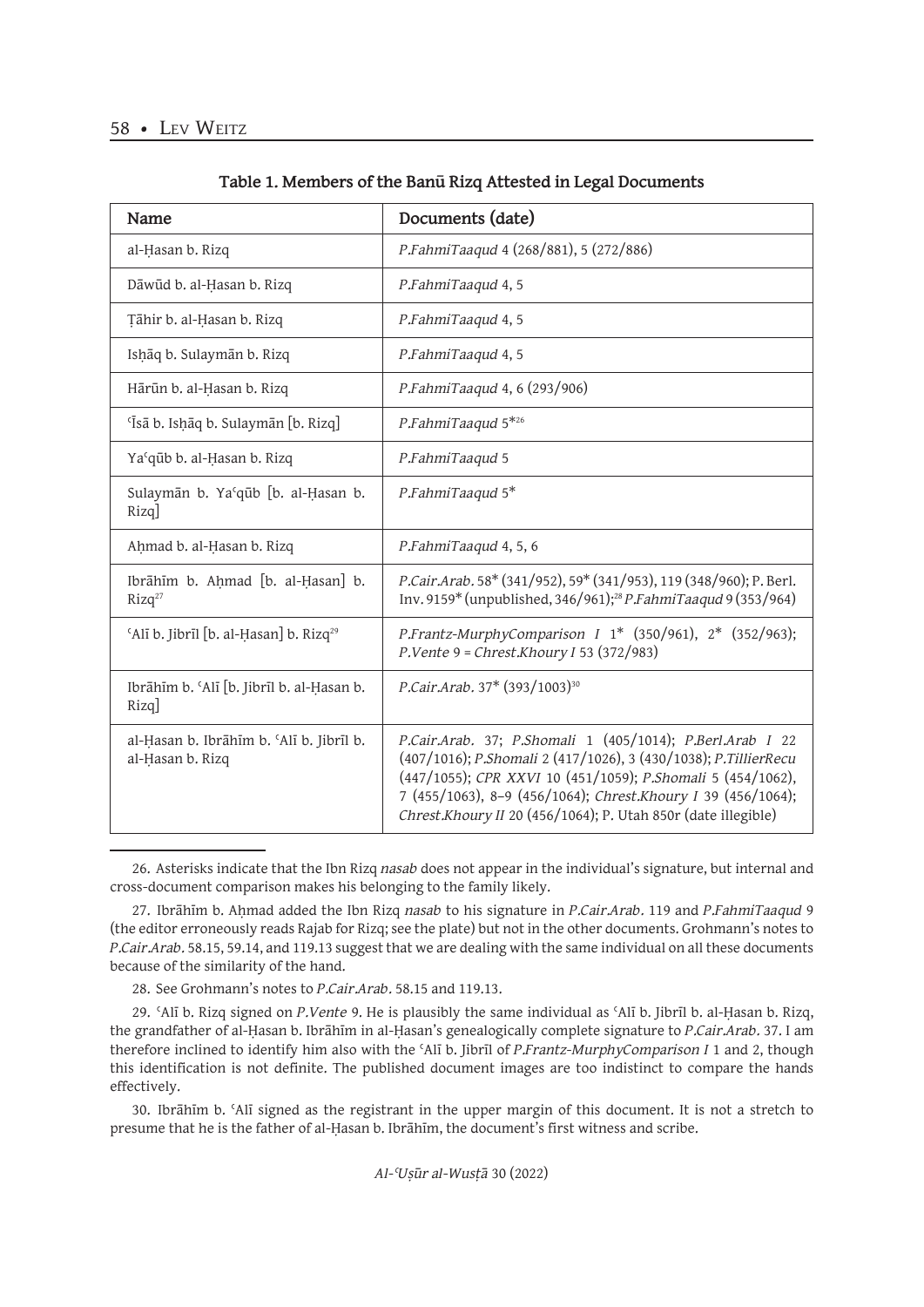the Christian character of Ṭuṭūn gives one to suspect that Ṭalīt's *majlis al-ḥukm* served as the local center of Islamic legal services for its neighboring village.<sup>31</sup> We can thus imagine that Ṭuṭūnites would have made the short four-kilometer walk to Ṭalīt to get their legal documents drawn up and registered, and there encountered the Banū Rizq and other locals who served the court.<sup>32</sup>

No doubt more members of this family will turn up as more documents are published and studied.<sup>33</sup> Overall, the Banū Rizq's literacy and connections to their local court suggest that they constituted part of the Muslim civilian elite of the southern Fayyūm. It is not particularly surprising to find a specialized craft and social role—here, scribal literacy and service to the court—passed down through the generations of a single lineage. But the Banū Rizq provide us a picture of this social phenomenon that is especially evocative for its smallscale character. We more typically encounter scribal dynasties in chronicles of the Abbasid chancery or in Mamluk biographical dictionaries; here we have one in the handwriting of five generations of provincial scribes.

In this regard, the Banū Rizq's documents reveal noteworthy details of the workings of a provincial Islamic court. Every member of the family listed in Table 1 had at least basic scribal literacy, because their witness testimonies note that they wrote in their own hands, with one exception: the patriarch al-Ḥasan b. Rizq, whose sons Dawud and Aḥmad "wrote for him . . . at his command and in his presence" (*kataba ʿanhu* . . . *bi-amrihi wa-maḥḍarih*).<sup>34</sup> Even if al-Ḥasan never learned to write Arabic, his descendants consistently cultivated that skill and source of social capital. At least some of them received more advanced scribal training as well; they not only signed legal documents as witnesses but also drafted some of our extant examples.35

Still others among the Banū Rizq achieved enough prominence to fill judicial roles more elevated than those of scribe and witness. The Ibrāhīm of our petition was a *qāḍī*'s delegate. Two members of the lineage appear as document registrants, signing and adding a note of validation to their respective documents' upper margins.<sup>36</sup> This was the practice when a

<sup>31.</sup> This hypothesis is strengthened by our one example of a witness explicitly identified as hailing from Ṭuṭūn, Abū al-ʿUlā b. Ḥudayj al-Tuṭūnī, on *P.Shomali* 3. Geographical *nisba*s are uncommon in witness signatures and likely to signify an individual who is nonlocal or unfamiliar to the court, especially when someone else writes for the witness, as in this case (though we do admittedly find one witness calling himself al-Talītī on the Ṭalīt dispute settlement *P.TillierRancon*). If one witness had to be identified as a Ṭuṭūnite, it is likely that the others did not share that characteristic.

<sup>32.</sup> See similarly Livingston, "Life in the Egyptian Valley," 448–50.

<sup>33.</sup> Three further likely candidates include Yūsuf b. Hārūn, who signed as a witness alongside his probable father Hārūn b. al-Ḥasan b. Rizq on *P.FahmiTaaqud* 6; Yūsuf's brother Hubayra b. Hārūn b. al-Ḥasan, who signed alongside Yūsuf on *P.VanthieghemMonks* 1 and independently on *P.FahmiTaaqud* 7; and Yūsuf's son ʿAbd al-Ṣamad b. Yūsuf b. Hārūn, witness to *P.Cair.Arab.* 57 and 119, *Chrest.Khoury I* 57, and *P.Vente* 9.

<sup>34.</sup> *P.FahmiTaaqud* 4.23, 5.34. This is a standard phrase for hypograph Arabic witness testimonies.

<sup>35.</sup> Al-Ḥasan's son Dāwūd was clearly the scribe of *P.FahmiTaaqud* 4 and perhaps of 5; three generations later, al-Ḥasan b. Ibrāhīm drafted *P.Cair.Arab.* 37. Grohmann's notes on the last state that the main hand and that of the first witness, al-Ḥasan, are different, but the plate image very clearly suggests otherwise to me.

<sup>36.</sup> Ibrāhīm b. ʿAlī and his son al-Ḥasan; see each of their documents in Table 1. A typical registration formula, of which several are attested, is "This [document] has been validated before me (*ṣaḥḥa dhālika ʿindī*). Al-Ḥasan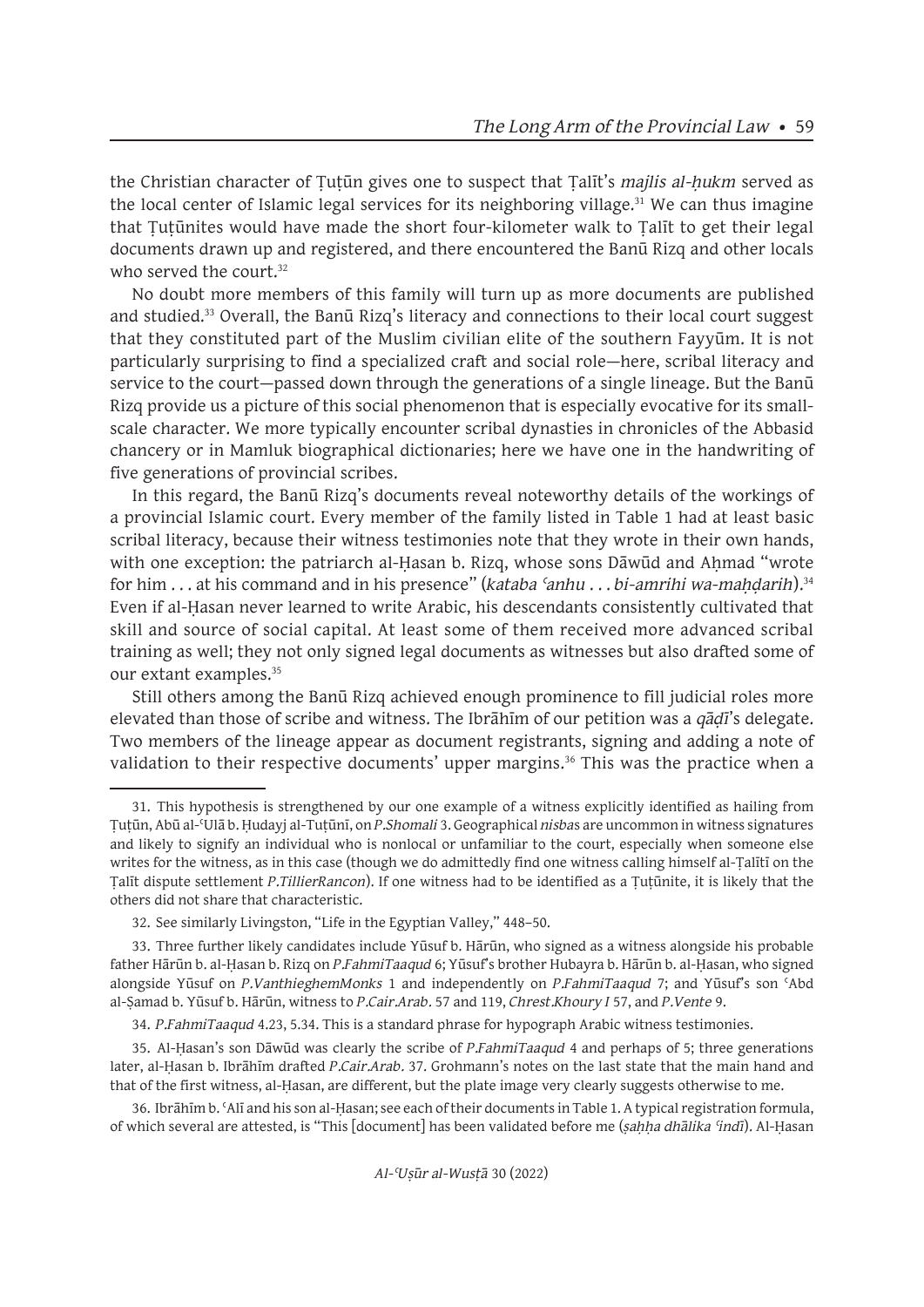document was copied into a court's register and thereby endowed with probative value.<sup>37</sup> Attaching the validation note was most likely the prerogative of the judge himself, one of his representatives, or at least a senior scribe (the registration notes are usually in a different hand than that of a given document's main drafter).<sup>38</sup>

In fact, the documentary remains of al-Ḥasan the younger's activities offer a suggestive outline of the steadily ascending career a provincial scribe might hope to enjoy, and they demonstrate the role literate, petty notables such as the Banū Rizq could play in running a provincial Islamic court. We first meet al-Ḥasan in 393/1003 drafting the deed of manumission *P.Cair.Arab.* 37 and signing as the first witness. His father, Ibrāhīm (probably our document's *khalīfa*, on which more below), signs as the registrant, so al-Ḥasan must have grown up with a paternal exemplar of a court servant. *P.Cair.Arab.* 37 is written in an eminently clear, deliberate hand with large letter shapes and plenty of diacritical points, and I am tempted to see in these characteristics a young, enthusiastic scribe new to the professional practice of his craft. Al-Ḥasan's inclusion of a five-generation genealogy in his witness signature likewise suggests a youthful earnestness.

At some later point, al-Ḥasan began to play a judicial role comparable to his father's: in each of his documents that postdate *P.Cair.Arab.* 37 he signs as the registrant rather than as a witness. His hand becomes tighter, as we might expect after years of composing legal formulae, but remains recognizably that of the younger man.<sup>39</sup> Indeed, al-Hasan apparently worked in and around his local court for quite a long time; of the thirteen documents that he registered of which I am aware, the earliest is dated 405/1014 and the latest 456/1064. One, in particular, suggests that al-Ḥasan eventually attained a high regional judicial post, likely the *qāḍī*ship or whatever senior position Ṭalīt's *majlis al-ḥukm* hosted. *Chrest.Khoury I* 39 of 456/1064 is a quittance for a debt between two individuals, one from Ṭalīt and the other from the nearby village of Buljusūq. All other documents with geographical indicators in which the Banū Rizq appear concern individuals from Tutūn.<sup>40</sup> As noted above, I surmise that the Ṭuṭūnites went to Ṭalīt to have their legal documents drawn up, and this explains the concentration of particular witnesses in those deeds. But al-Ḥasan bucks the trend in *Chrest.Khoury I* 39: because he presided over a transaction involving parties from multiple other villages (including Ṭalīt), it is not unreasonable to think that he had by that time become a higher judicial official with responsibility for a wider district.<sup>41</sup> If this inference is correct, al-Ḥasan b. Ibrāhīm's activities exemplify nicely the possible career arc of a provincial legal scribe, from witness and document drafter to registrant and judge of

b. Ibrāhīm b. Rizq wrote [this] in his hand (*bi-khaṭṭih*)" (*CPR XXVI* 10.1–2).

<sup>37.</sup> Rāġib, *Actes*, 2:116–20.

<sup>38.</sup> See Tillier and Vanthieghem, "Un reçu," 421, n. 5. The practice appears to have been different in the village of Damūya just outside the entrance to the Fayyūm, where the drafter of the legal documents *P.Fay. Villages* 5–27 was also the one to register them.

<sup>39.</sup> A distinctive final *nūn*, for example, remains evident in al-Ḥasan's signature on *P.TillierRecu*.

<sup>40.</sup> *P.Cair.Arab.* 37 and *P.TillierRecu* include no *nisba*s or other geographical indicators. I have not seen the unpublished P. Berl. Inv. 9159.

<sup>41.</sup> The same conclusion is offered in Tillier and Vanthieghem, "Un reçu," 422.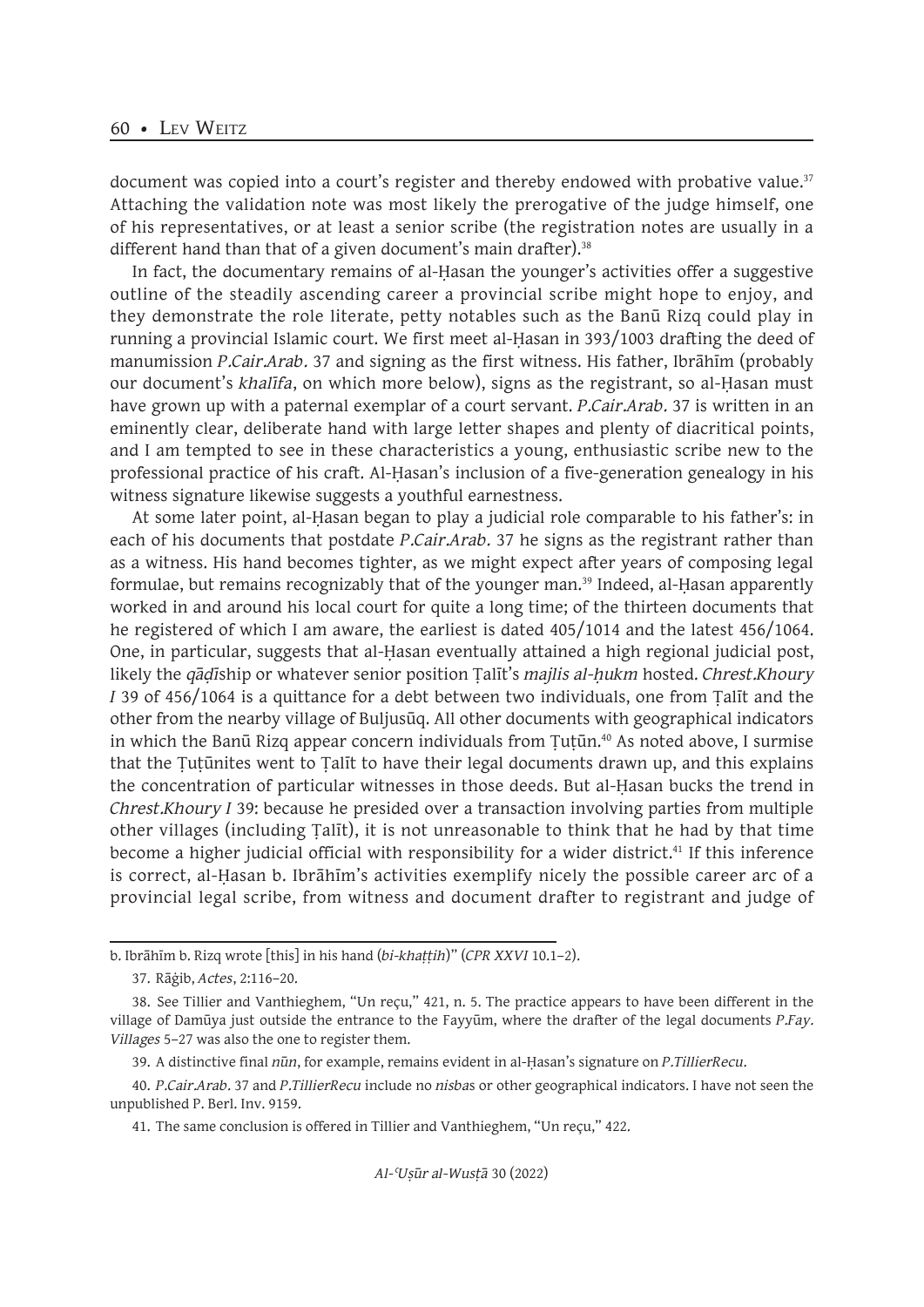some sort. Sons of other generations of the Banū Rizq may well have followed a path similar to his.

Overall, situating our petition in the context of related documents gives us an evocative glimpse of the structure of a minor provincial court. Its regular workings leaned on local families with traditions of scribal learning like the Banū Rizq; witnesses, scribes, higher judicial officials, and maybe even judges themselves were drawn from their ranks.

The Ibrāhīm b. Rizq of our petition fits this pattern in his service to the court as a judge's delegate, but we must contend with a bit of uncertainty about his identity. If my reconstruction of the damaged rescript text is correct, the *khalīfa* was Ibrāhīm b. ʿAlī b. Rizq, al-Ḥasan the younger's father who registered the manumission of 393/1003. But we should note that Ibrāhīm b. Aḥmad b. Rizq, who appears several times as a witness in the mid-fourth/tenth century, is another possibility.

Which Ibrāhīm we decide on thus also affects the dating of the document. But here we are fortunate to have additional data in the form of the petition's diplomatics. Recent work on petitions from the Fatimid caliphate has revealed much about the development of this genre. With these insights in mind, several formulaic and physical features of our petition suggest that it was produced in the later fourth/tenth century at the earliest, after the advent of the Fatimids in Egypt, and thus that Ibrāhīm b. ʿAlī was indeed our *qāḍī*'s *khalīfa* in Ṭuṭūn. A close look at these same features can, in turn, shed further light on the development of the Arabic petition as a genre.

### **The Diplomatics of the Petition**

Two kinds of Arabic petitions, both different from ours, have received a good degree of attention from scholars: petitions on papyrus from the first three Islamic centuries that are formally similar to letters, and generically distinctive paper petitions of the Fatimid, Ayyubid, and Mamluk periods addressed to high-ranking state authorities.<sup>42</sup> Marina Rustow has recently made a compelling case that the evolution of the Arabic petition from the epistolary to the later form was programmatic rather than haphazard, an insight with consequences for the interpretation of the present document. In brief, Rustow argues that the Fatimids overhauled the Egyptian capital's central chancery after they conquered the country in 359/969, instituting new script styles and document formats inspired by the

<sup>42.</sup> On early petitions, see especially G. Khan, "The Historical Development of the Structure of Medieval Arabic Petitions," *Bulletin of the School of Oriental and African Studies* 53 (1990): 8–30. On Fatimid paper petitions, see now Rustow, *Lost Archive*, 113–244, and the works of S. D. Goitein and S. M. Stern discussed therein. On Ayyubid and Mamluk petitions, see D. P. Little, "Five Petitions and Consequential Decrees from Late Fourteenth Century Jerusalem," *al-Majalla al-ʿarabiyya li-l-ʿulūm al-insāniyya* 54 (1996): 348–96; idem, "Two Petitions and Consequential Court Records from the Ḥaram Collection," *Jerusalem Studies in Arabic and Islam*  25 (2001): 171–94; D. S. Richards, "A Mamlūk Petition and a Report from the Dīwān al-Jaysh," *Bulletin of the School of Oriental and African Studies* 40 (1977): 1–14; idem, "A Doctor's Petition for a Salaried Post in Saladin's Hospital," *Social History of Medicine* 5 (1992): 297–306; idem, "A Petition for an *Iqtāʿ* Addressed to Saladin or al-ʿĀdil," *Bulletin of the School of Oriental and African Studies* 55 (1992): 98–105; S. M. Stern, "Petitions from the Ayyūbid Period," *Bulletin of the School of Oriental and African Studies* 27 (1964): 1–32; idem, "Petitions from the Mamlūk Period (Notes on the Mamlūk Documents from Sinai)," *Bulletin of the School of Oriental and African Studies* 29 (1966): 233–76.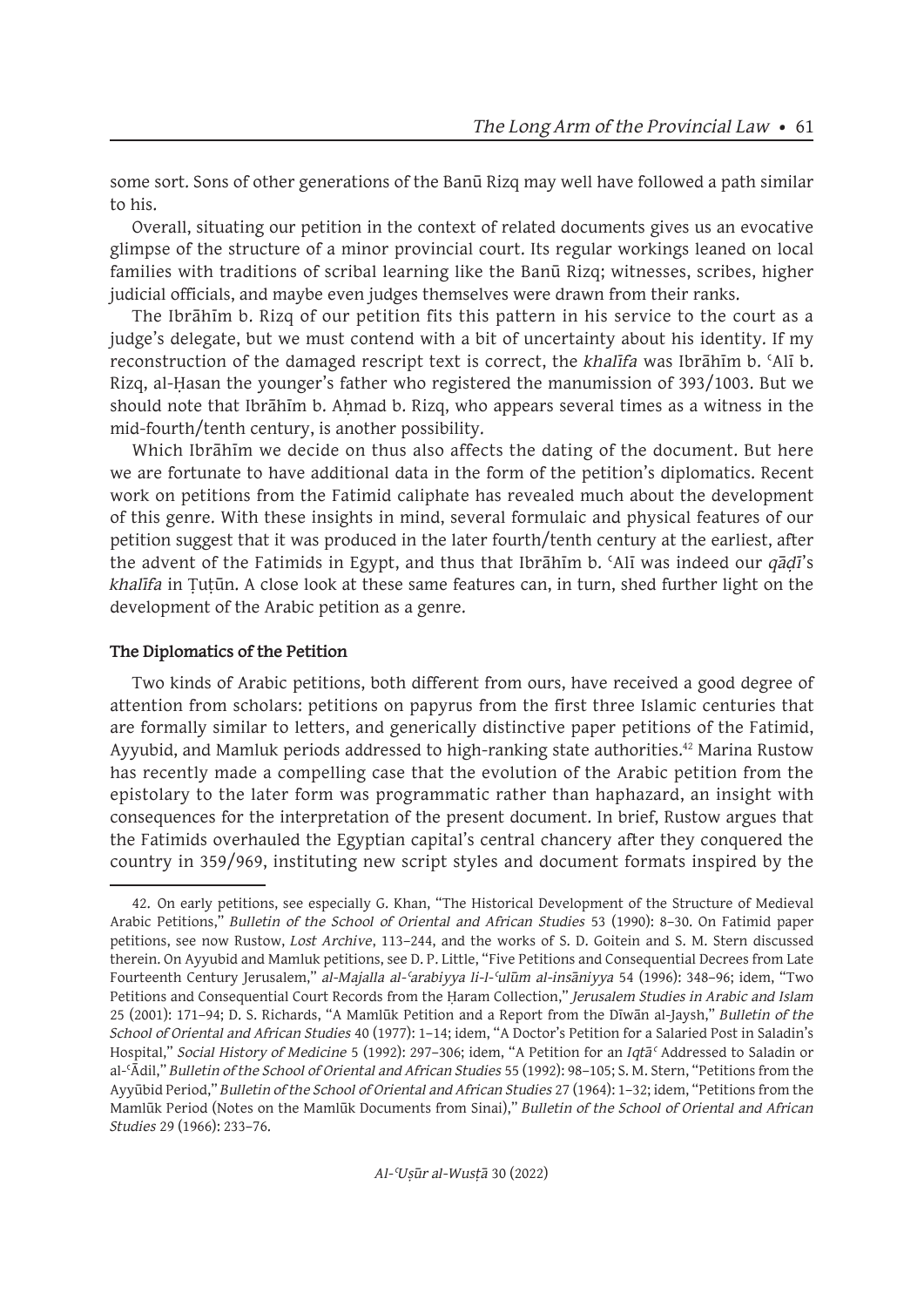imperial grandeur of eastern Abbasid chancery practice. One outcome of this overhaul was that the petition, an important technology of state that linked subjects, lower-level officials, and rulers in relationships of patronage and oversight, became a "distinctive genre, with dedicated formulary and specific, grand formatting," including both a "curvilinear, proportioned" script new to Egypt and a particular style of line shape and spacing.43 These features set the new Fatimid state petition drafted by scribes close to Cairo's chancery apart from the earlier Arabic petitions, which had been almost indistinguishable from regular letters.

How does the present document fit into these developments? It appears to fall between the new high chancery style and the older epistolary one, and it thus belongs to an intermediate category that so far has received little attention from scholars. Certain of the document's features exhibit a resemblance to Rustow's Fatimid state petitions, which supports dating the document to the early Fatimid period (and identifying Ibrāhīm b. ʿAlī as its *khalīfa*). Others are holdovers from the older epistolary petition style or are shared with contemporary letters but not with the high state petitions. Overall, we should understand our document as exemplifying a rough category—not a coherent genre—of lower-register petition writing that carried on alongside the high chancery style after the Fatimid reforms. Petitions of this kind originated or circulated at some degree of remove from the palace chancery context of Rustow's archetypal Fatimid state documents;<sup>44</sup> they absorbed some high-style elements while retaining epistolary features as well. I will illustrate this rough documentary category by examining several of our petition's key formulaic and physical features and comparing them to those of other pertinent documents,<sup>45</sup> and then circle back around with the resulting insights to the question of the document's date of origin.

The most basic formal element of our petition to note is its material: paper. This essential feature locates the document in the 300s/900s at the earliest, as paper replaced papyrus as Egypt's main writing support during that century.<sup>46</sup> Several of the document's key formulae, on the other hand, are clear carryovers from the epistolary petitionary style of earlier centuries. One such feature is the *raʾy* clause, the formula that uses some form of the root *r-ʾ-y* to express the petitioner's request for assistance. Our document features a simple, tried and true version of the clause: "If [the addressee] should see fit (*fa-in raʾā*), [let him

<sup>43.</sup> M. Rustow, "The Fatimid Petition," *Jewish History* 32 (2019): 351–72, at 351–52.

<sup>44.</sup> Note that state petitions were not chancery documents proper because they were produced outside the palace and sent to it rather than in the course of the palace chancery's regular business. But their formal features place them clearly in the broader family of state documents. Rustow, *Lost Archive*, 102.

<sup>45.</sup> I collated a corpus of low-register petitions for comparison by reviewing all texts on paper of the fourth– fifth/tenth–eleventh centuries described as petitions in the Arabic Papyrology Database (accessed 27 May 2020) and filtering out high state petitions from Cairo to caliphs and viziers, settling on the following eleven documents: *P.Berl.Arab. II* 82; *P.Fay.Villages* 44; *P.Heid.Arab. III* 28r; *P.RustowPetition*; *P.Vind.Arab. II* 32; *P.Vind. Arab. III* 38, 40, 41, 47r, 66. (*P.Vind.Arab. III* 64, identified as fourth/tenth century in the database, must be later; see Rustow, *Lost Archive*, 491, n. 29.) Many and possibly all these documents are of provincial origin. This document set does not include the metropolitan petitions to mid-level or sub-royal officials *P.GenizahCambr.* 93-98, though these share some features with the low-register corpus, as we will see below.

<sup>46.</sup> Rustow, *Lost Archive*, 113.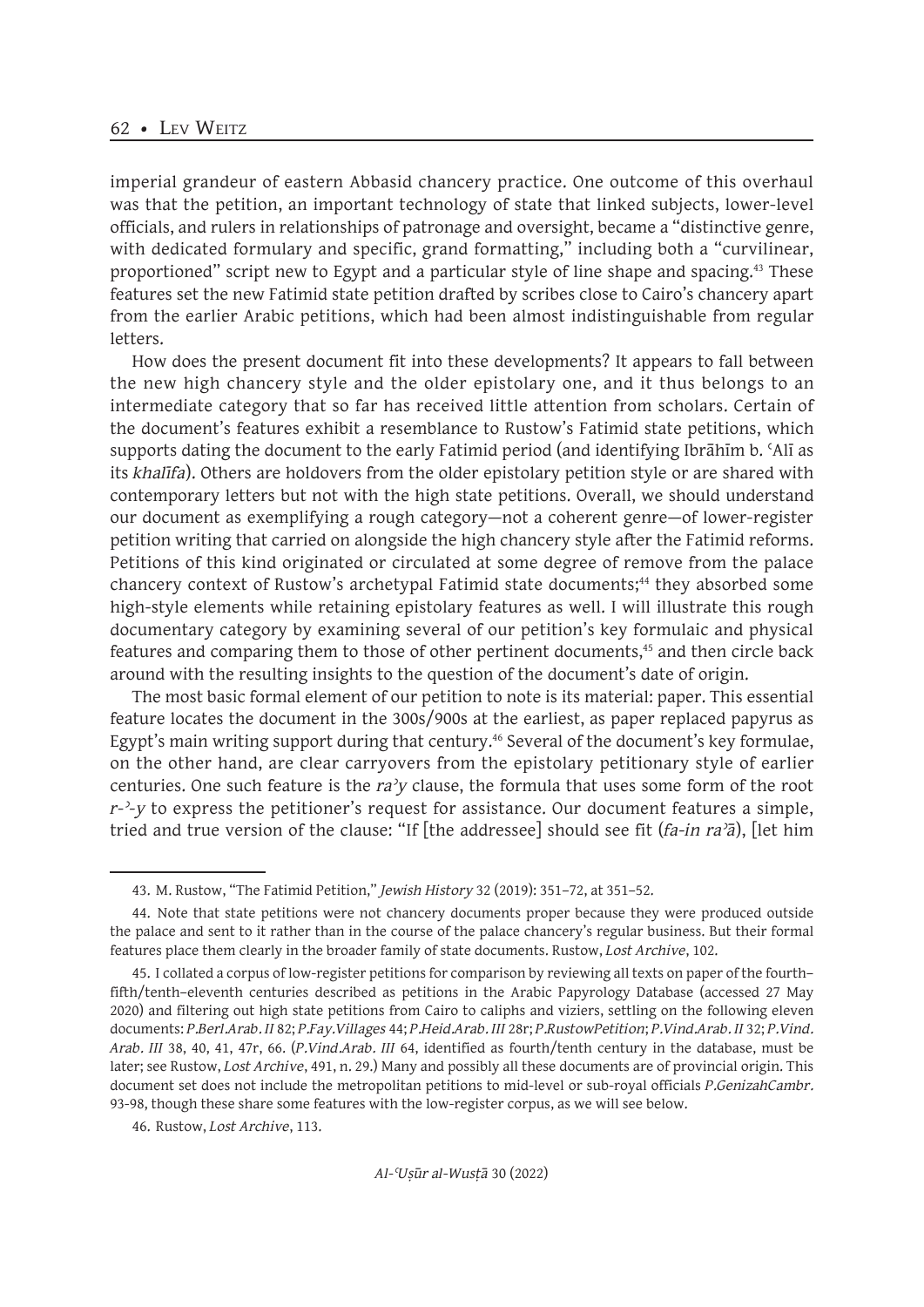do the following]" (recto ll. 9–10). This simple formula is found on early papyrus petitions and some later paper ones, $47$  all of which are addressed to subroyal dignitaries; high Fatimid petitions to caliphs and viziers, by contrast, use newer, more syntactically complex versions of the *raʾy* formula.<sup>48</sup>

In a similar category is the verb *uʿlim*, "I inform," used as a blunt introduction to the exposition of the petitioner's problem (recto l. 2). This is a quintessentially cross-genre epistolary petitionary formula—it is found in both letters and petitions from the third/ninth century into the fifth/eleventh.49 Like the simple *raʾy* formula, it is attested in petitions to subcaliphal dignitaries and often in provincial contexts.<sup>50</sup> It is not found in metropolitan Fatimid petitions, which prefer more oblique, less presumptuous expository introductions.<sup>51</sup>

By contrast, a third formula of note that features in our petition appears to be a later development shared with petitions drafted in Cairo (as well as some letters). It thus represents a new, higher-style element adopted in this low-register petition. The formula in question opens the petition with a tripartite blessing on the addressee, "may God prolong (*aṭāla*) his life, perpetuate (*adāma*) his exaltedness, and crush (*kabata*) his enemies." The tripartite phrasing is manifestly formulaic; slight variations in the objects of the verbs are attested,<sup>52</sup> but all iterations follow the *aṭāla-adāma-kabata* order. The formula appears to be a new usage in the era of paper. Although each of the three elements is attested individually in some form in early papyrus documents,<sup>53</sup> in the published record the tripartite combination occurs only from the fourth/tenth century onward.

51. E.g. *P.RustowWoman*; *P.GenizahCambr.* 74, among others. This matter is discussed in Rustow, "Famine."

52. We find two rhyming options for the "exaltedness—enemy/enemies" sequence, either *ʿuluww* and *ʿaduww* or *aʿlāʾ* and *aʿdāʾ*. Sometimes "might" (*ʿizz*) or "beneficence" (*naʿmāʾ*) takes the place of "exaltedness" in the second element. In many examples, additional direct objects are added to the second or third element, and sometimes verbal elements are appended to the tripartite core. See Diem's discussion of the variants in his notes to *P.Vind.Arab. I* 7.2–4.

53. The elements *aṭāla Allāh baqāʾa*- and *adāma Allāh* . . . , "may God prolong [the addressee's] life" and "perpetuate [some attribute of the addressee's]," are ubiquitous. I am aware of a solitary early example of element 3, *kabata* [*Allāh*] *aʿdāʾa*- ("may [God] crush [the addressee's] enemies"): *P.KhanPetitions* 1. "Exaltedness" (*ʿalāʾ* or *ʿuluww*) as the object of the verb *adāma* appears in independent attestations of the second element only from the fourth/tenth century onward; see *P.RustowWoman* and *P.GenizahCambr.* 72.

<sup>47.</sup> The many papyrus examples include *P.Kratchkovski*; *P.KhanPetitions* 1–3. For paper examples, dateable by their hands to the fourth–fifth/tenth–eleventh centuries, see *P.Berl.Arab. II* 82; *P.GenizahCambr.* 93, 94 (both Cairo); *P.Vind.Arab. III* 66 (*qāḍī*). Here and in the following notes, I give the rank of the addressee and the provenance of the document, if available, in parentheses.

<sup>48.</sup> See Khan, "Historical Development," 18–24.

<sup>49.</sup> Papyrus letters (among many): *P.Khalili I* 24; *P.JoySorrow* 41. Paper letters and private requests: *P.Berl. Arab. II* 69; *P.Vind.Arab. II* 3; *P.DiemPrivatbriefe* 1.

<sup>50.</sup> Papyrus petitions: *P.KhanPetitions* 1, 2, 3r, 3v; *P.Ryl.Arab I* I 2. Paper petitions: *P.Heid.Arab. III* (*qāḍī*, al-Ushmūnayn); *P.Vind.Arab. III* 41 (*ʿāmil* [financial administrator]), 47r (*qāʾid* [governor]). *P.RustowPetition* uses *uʿlim* to address Sitt al-Mulk, the sister and regent of the Fatimid caliph; the Fayyūmī scribe appears to have been unaware of any problem with using a low-register phrase that a Cairene would almost certainly not have employed to address a member of the caliphal house. See the discussion in M. Rustow, "Famine, State Extraction and Subjects' Rights in Fatimid Egypt: A Petition to the Princess Sitt al-Mulk from the Cairo Geniza," unpublished manuscript, which I thank the author for sharing with me.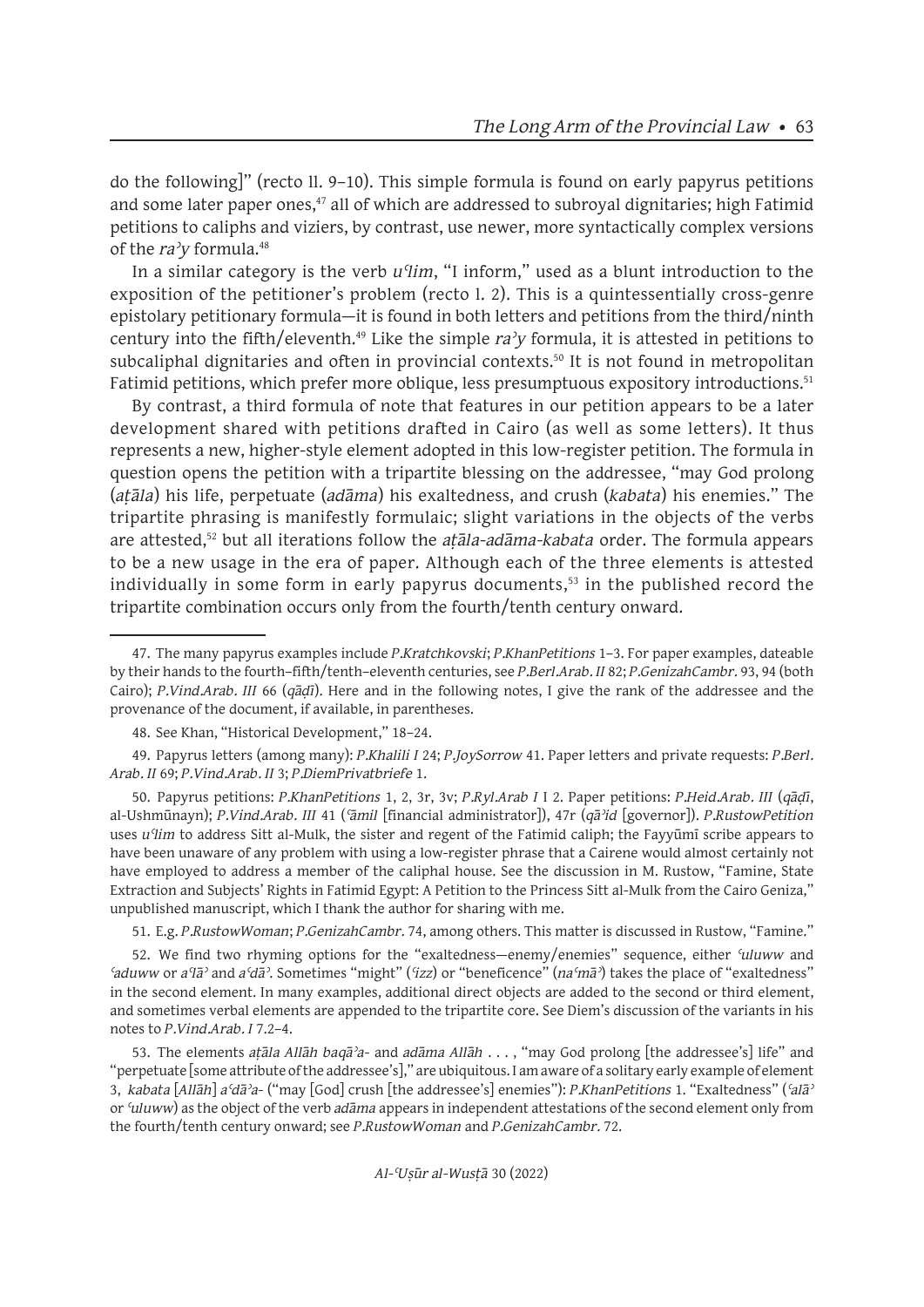This tripartite blessing appears in two contexts: private letters and petitions to subcaliphal officials.54 Notably, several of those petitions come from Cairo, probably from the hands of scribes closely connected to the chancery.<sup>55</sup> It therefore seems that the tripartite blessing may have originated as a metropolitan chancery address for officials below the rank of caliph that subsequently filtered down into private epistolary and low-register petitionary style.

Whether or not this hypothesis is correct, the fact that our provincial *qāḍī* petition exhibits both this newer metropolitan feature and earlier epistolary ones points to its hybrid character. We find a similar mixture in the physical and visual features of the document—its material, size and shape, script style, and text layout. The smaller and rougher brown paper, the absence of the petitioner's name in the upper left-hand corner,<sup>56</sup> the cramped line spacing, and the thick, inelegant ductus indicate that we are far from the palace chancery; a Cairene scribe might have chuckled at features redolent to him of the Fayyūm boondocks. Our *qāḍī*'s rescript, which I have left aside until now because of its poor state of preservation, may have elicited a similar reaction, as its legible portions suggest an older, provincial hand. Those same features are suggestive, in turn, of less formal, more immediate social relationships—the *qāḍī* to whom the scribe was writing was probably not a distant, awesome authority whom he needed to address with all the extravagance of metropolitan chancery style, but a somewhat familiar personality.

Other graphic elements of our petition, on the other hand, suggest that the document's provincial scribe was at least partially aware of the high style that Rustow associates with Fatimid state documents and that he sought to emulate it (either earnestly and not very well, half-heartedly, or perhaps even in jest). These features relate to line layouts and letter shapes. Some of the petition's lines exhibit hanging baselines—that is, individual words are written at an angle rather than parallel to the overall line of writing, which causes successive words to nest in the laps of preceding ones.<sup>57</sup> This feature is evident, for example, at the beginning of the document in *uʿlim sayyidī al-qāḍī* on the second recto line. It is most pronounced at the ends of some lines (most obviously recto lines 2, 7, 8, and 9, and verso

<sup>54.</sup> Letters: *CPR XXXII* 4, 12; *P.Berl.Arab. II* 69, 81; *P.DiemPrivatBriefe* 1; *P.Heid.Arab. III* 26; *P.Vind.Arab. I* 7, 16; *P.Vind.Arab. II* 35; *P.Vind.Arab. III* 21, 25r, 26r, 29r. Petitions originating in the provinces: *P.Fay.Villages* 44 (*qāḍī*, Fayyūm); *P.Heid.Arab. II* 28r (al-Ushmūnayn); *P.Vind.Arab. III* 38, 40 (both al-Ushmūnayn). Petitions in Cairo/Fustat: *P.GenizahCambr.* 93 (*amīr*), 95r (*qāḍī*), 96, 97 (*qāʾid*), 98 I and II (*qāḍī*); P. Washington Libr. of Congress Inv. Ar. 111 (vizier). On elaborate opening blessings for viziers and caliphs, see Khan, "Historical Development," 26–30.

<sup>55.</sup> See the previous note. We should not think that every scribe of a petition from Cairo/Fustat necessarily worked in the palace chancery and knew the chancery style inside and out. But it is still reasonable to expect basic elements of the high chancery style to appear in petitions originating in the capital. For example, the unpublished petition to a vizier in P. Washington Libr. of Congress Inv. Ar. 111 clearly shows a chancery-style hand (and uses the tripartite opening blessing).

<sup>56.</sup> See Rustow, "Fatimid Petition," 360, n. 8.

<sup>57.</sup> E. M. Grob, *Documentary Arabic Private and Business Letters on Papyrus: Form and Function, Content and Context* (Berlin: de Gruyter, 2010), 166–70; Rustow, *Lost Archive*, 169–72.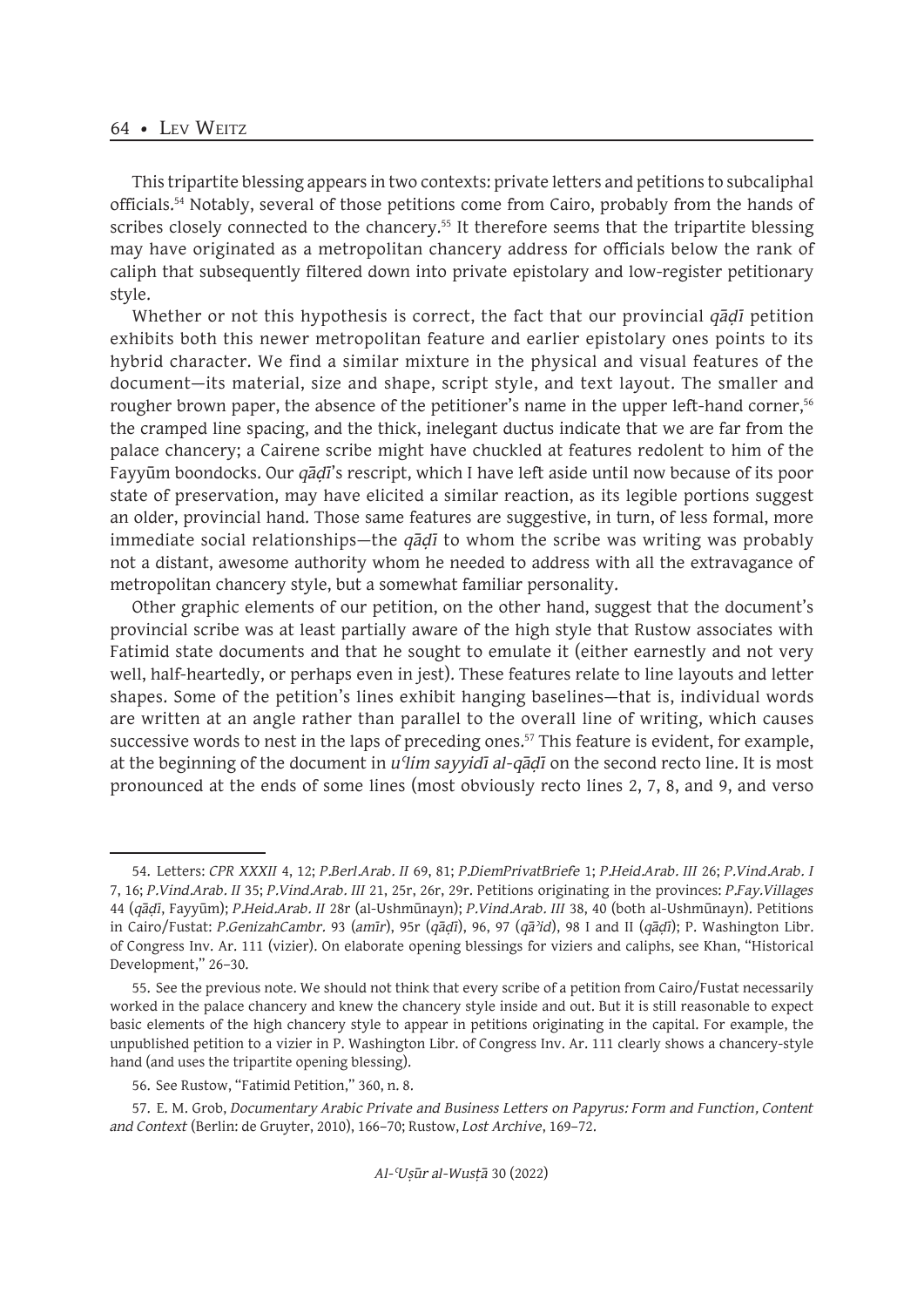lines 1 and 4), which gives them hints of the upward-slanting, boat shape that Rustow sees as distinctive of Fatimid state petitions.<sup>58</sup>

Of the document's letter shapes, some appear in evidently older forms typical of provincial hands, such as the *alif* with a foot (in *bi-l-tawqī*<sup>c</sup>, recto l. 10).<sup>59</sup> Other letters, however, begin to approach curvilinear shapes at least comparable to those of the chancery style: a fully rounded bowl for final *nūn* and *qāf*; <sup>60</sup> a two-stroke rather than "double-hairpin" *kāf*; 61 a vertical rather than slanted-stroke *ṭāʾ*; 62 and the *ḥāʾ rasm*, which is sometimes a "dull hairpin" but other times involves a greater flourish of the pen.<sup>63</sup>

Notably, the combination of high chancery and older graphic elements that I have identified in our document is also evident in other little-studied petitions from provincial contexts of the fourth–fifth/tenth–eleventh century. A Fayyūmic petition dateable to 411–14/1021–24 and addressed to the caliph's sister Sitt al-Mulk lacks boat lines and a curvilinear script but gives a *tarjama*, the petitioner's name, in the upper left-hand corner as a petition written by a metropolitan chancery scribe would do. An example addressed to an unnamed *shaykh* in al-Ushmūnayn follows the chancery style more closely by including a *tarjama*, upward-slanting lines, and wider line spacing. A petitionary epistle addressed to a *qāḍī* in the vicinity of the Fayyūm includes a *tarjama* and upward-slanting, semi-boat shapes for the first few lines before the writer abandons the effort. A petition of uncertain provenance addressed to a financial administrator (*ʿāmil*) is generous with its line spacing but eschews boat-shaping.<sup>64</sup>

Hybridity is thus the common denominator in the graphic as well as formulaic elements of provincial petitions in this period.<sup>65</sup> We are dealing, in sum, with a rough petitionary form that lies between the earlier epistolary style and Rustow's Fatimid state one, an amorphous category that we can label heuristically the "low-register paper petition." Documents that

63. *Ḥattā ajʿalahā*, *ḥattā*, *ḥasbunā*; recto l. 12; verso ll. 2, 6.

64. These documents are, respectively, *P.RustowPetition*, *P.Vind.Arab. III* 40, *P.Fay.Villages* 44, and *P.Vind. Arab. III* 41. The petitioner of the last calls himself a *Kutāmī*, which the editor understands to mean a resident of the village of Kutāma in the Delta but which might denote instead a member of the Berber Kutāma tribe.

65. How provincial scribes would have acquired familiarity with the metropolitan style deserves further study. Rustow suggests that the Fatimids invested in training functionaries in the new scribal styles even in the provinces (*Lost Archive*, 242). Perhaps anyone associated with state administrative organs, including *sharīʿa* courts, would have received some such training as Fatimid rule got up and running, and this was then passed on to succeeding generations of scribes. That provincials may not have viewed the new style with the same reverence as did metropolitan chancery scribes, for whom good style was a hallmark of a "guild identity" (*Lost Archive*, 100), could account for its incomplete dissemination outside the capital.

<sup>58.</sup> As halting and inelegant as the layout of our document is, it is nonetheless closer to the palace chancery style in this respect than is at least one petition that we suspect actually made it to the palace: *P.RustowPetition*, addressed from the Fayyūm to Sitt al-Mulk.

<sup>59.</sup> See also the open final *nūn* (e.g., *in*, recto l. 3); the full loop for final *hāʾ*/*tāʾ marbūṭa* (*al-sādisa*, recto l. 7); and the toothless *ṣād* (*al-ṣabiya*, verso l. 3). On script styles and letter shapes, see Grob, *Letters on Papyrus*, 159–206; Rustow, "Fatimid Petition," 366; Rustow, *Lost Archive*, 160–206.

<sup>60.</sup> *Min*, *fa-in*, *rizq*, *takūn*, *yathiq*; recto ll. 5, 9, 11, 13; verso l. 2.

<sup>61.</sup> *Kabata*, *yumkinnī*, *takūn*; recto ll. 3, 8, 13.

<sup>62.</sup> *Yataṭawwal*, *bi-Ṭuṭūn*; recto ll. 10, 11.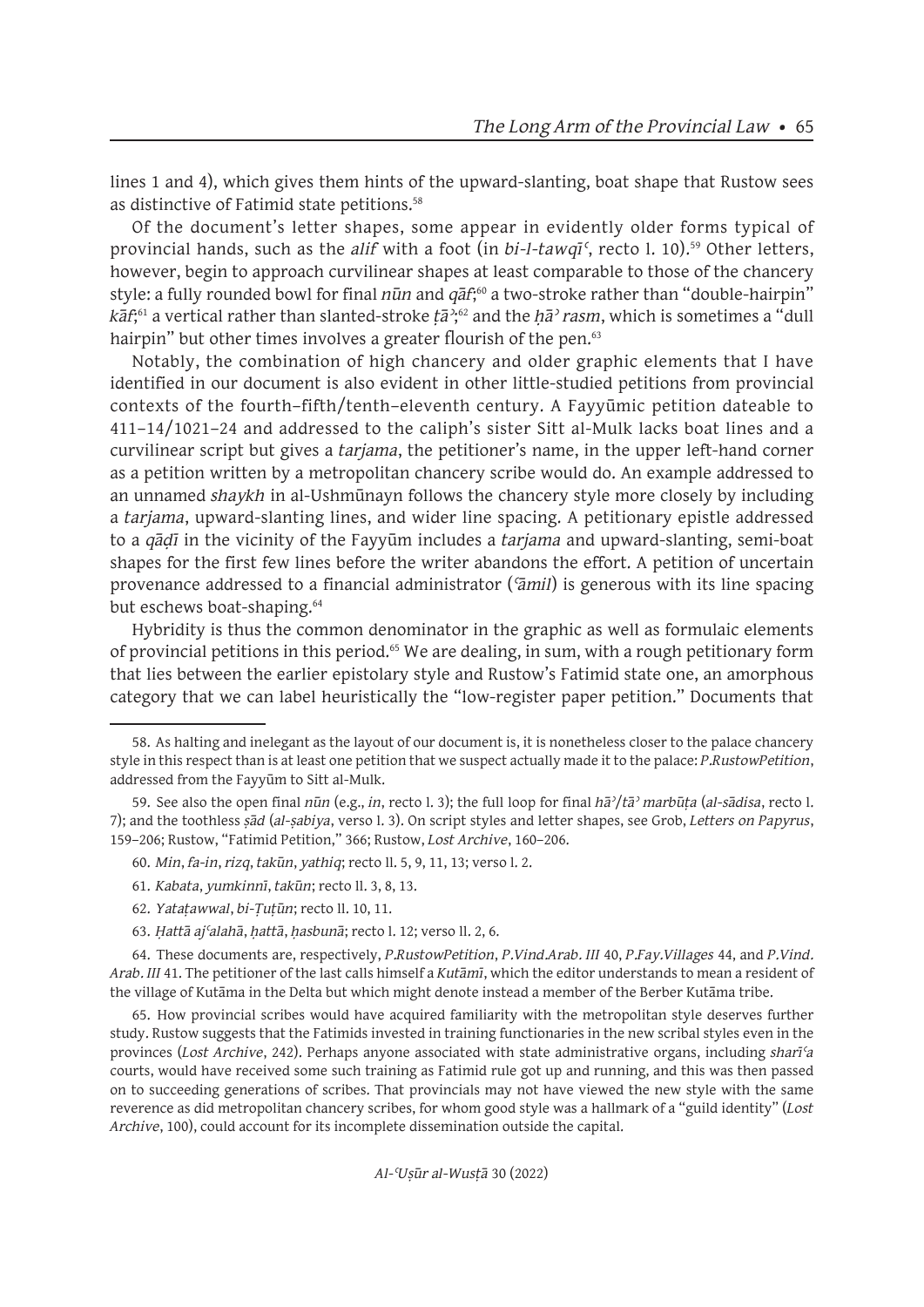fit this category were usually produced by scribes outside the immediate orbit of the palace chancery, addressed to subroyal dignitaries, and inflected to varying degrees by older petitionary, newer epistolary, and high chancery usages.

I have labeled this category "paper" rather than "Fatimid" petitions because even those of its features that appear to be new to the 300s/900s, such as the tripartite opening blessing, may predate the Fatimid overhaul of the Egyptian chancery at the latter end of that century. Nonetheless, in the case of our petition, I am inclined to date the document to the Fatimid period on the basis especially of the graphic elements—hanging baselines and boat-shaped lines—that Rustow sees as emblematic of the high Fatimid style. Such a dating, in turn, gives added weight to the identification of the document's *khalīfa* as Ibrāhīm b. ʿAlī b. Rizq, active after the Fatimid conquest of Egypt, rather than Ibrāhīm b. Aḥmad, active before it. On this basis, I propose 390/1000 as an approximate date for the document.

And in this direction, the petition's formulae offer one more interesting morsel of evidence. After the *basmala* of the opening invocation, the scribe adds *tawakkaltu ʿalā Allāh*, "I place trust in God." This extended invocation is not overly common in the published documentary record; I have found only two other examples in the legal documents of the southern Fayyūm, one of which is the deed of manumission drafted by al-Ḥasan b. Ibrāhīm b. 'Alī and registered by his father.<sup>66</sup> A coincidence? The respective hands of the manumission and our petition are largely dissimilar, although that need not be decisive if the drafter of the petition was imitating a less familiar metropolitan style. Perhaps the *tawakkul* invocation was a family usage, and the scribe of our petition was either the *khalīfa* himself or his son, al-Ḥasan the longtime court servant.

#### **Father, Daughter, and the Long Arm of the Law**

The question of who drafted the petition brings us back to the human heart of our story, the petitioner trying to alleviate the financial problems bedeviling him, his daughter, and a mother-in-law with whom he was probably at loggerheads. It also returns us to the workings of the provincial court, since in order for the petitioner to achieve his aims, the text of the petition had to render his problems legible and actionable in the legal framework within which the *qāḍī* operated. Unfortunately, the text is incomplete to the degree that we can reconstruct neither the full facts of the case nor the *qāḍī*'s ruling. Nonetheless, we can describe the rough outline of the case in search of the story within it, and we can compare the case to prescriptive works of law to hazard some guesses regarding the *madhhab* affiliations of the provincial judiciary involved and the ultimate outcome of the case.

We do not know which school of Islamic law our petition's *qāḍī* adhered to, if he followed any of them with particular fidelity. In general, we would expect the Mālikī school to have been best represented in the Egyptian provinces, but it is possible that the Shafi'is, and perhaps even the Ḥanafīs and the Ismāʿīlīs (the latter only after the establishment of the Fatimids), had a presence there as well.<sup>67</sup> Given the uncertainty regarding the *q*ādī's

<sup>66.</sup> The other is *P.Transmission* 4, Uqlūl, 418/1027. The invocation is attested elsewhere in *P.Vente* Appendix 2 (Asyūṭ) and in *CPR XXI* 74, 78 (tax quittances from the first half of the third/ninth century).

<sup>67.</sup> Worth mentioning here is the unpublished paper deed of sale P. Cambr. UL Inv. Michael. Charta B 87,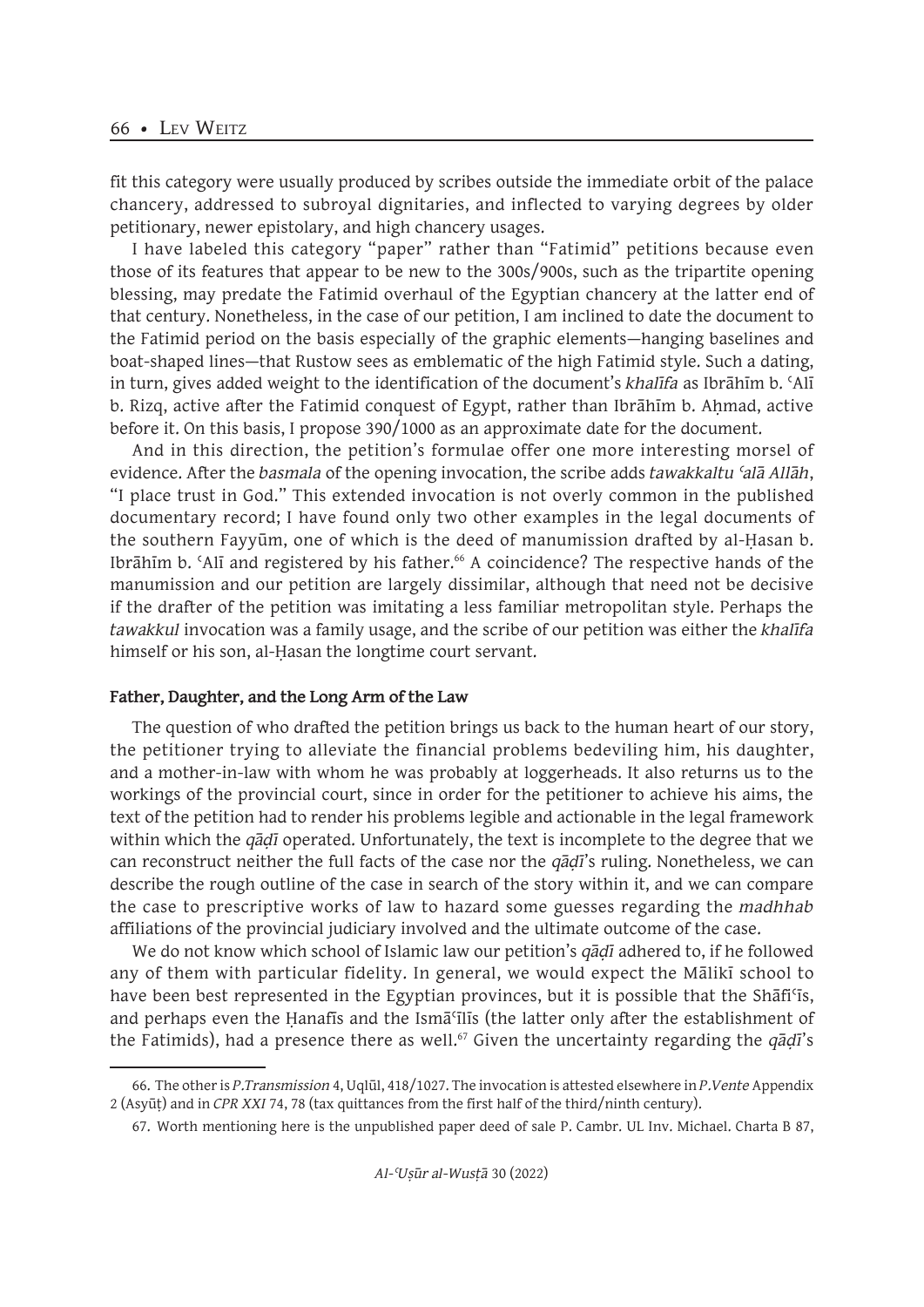affiliation, the following examination touches on the opinions of each of these schools, though the Ismāʿīlīs are left aside for lack of any extensive discussion of the relevant legal problems in the extant Fatimid lawbooks.

Two principal areas of Islamic family law bear on the facts of the case as the petition presents them: the custody of minor children and the obligation to provide material support (*nafaqa*) for minor dependents. Regarding the former, the petition's narrative suggests that the father's actions so far had accorded precisely with the Islamic law of custody. Majority views across the Islamic legal schools prescribe that mothers have first right to take custody of and raise young children; if a child's mother dies or is unfit to provide care, her own mother is next in line and takes precedence over the father and various other relations. The Islamic legal schools differ as to when an offspring moves out of the "tender years" and into an age of moral formation when the father reenters the picture as a potential custodian, but all would agree that the petitioner's six-year-old daughter was still within the former category.68 So, in placing his daughter with her maternal grandmother after the death of his wife, the unnamed petitioner did exactly what Islamic law imagines he should have done in such a situation.

Things get more complicated with the question of maintenance. The petitioner had been providing material support for his daughter for several years preceding the petition, as Islamic law expects of the fathers of minor children.<sup>69</sup> But in the petition he avers that something has recently changed and he no longer has the means to support his daughter in her current custodial circumstances. He appears to suggest that the support would be within his means if his own mother took custody of the child. Why that should be so is not immediately clear, but we can imagine several possible scenarios. Perhaps the petitioner's mother-in-law expected an additional wage for herself beyond what sufficed for the child's needs; perhaps she expected cash payments but specie was difficult to come by in a rural area; perhaps the petitioner shared a dwelling with his mother, so bringing his daughter to her would have meant taking his daughter himself (and avoiding additional rent costs).<sup>70</sup>

69. Ibrahim, *Child Custody*, 84–87; Ibn Qudāma, *Mughnī*, 11:372–74.

70. I thank Oded Zinger for the latter two suggestions.

the parties to which include two brothers from Ṭalīt identified with the *nisba al-shāfiʿayn*, "the Shāfiʿīs." This document, dateable formally and paleographically to the fourth–fifth/tenth–eleventh centuries, confirms the presence of at least some Shāfiʿīs in the southern Fayyūm. It may also suggest that Shāfiʿī affiliation was uncommon enough to merit a distinguishing *nisba*. I thank Naïm Vanthieghem for pointing me to this document and sharing an image of it.

<sup>68.</sup> See generally A. F. Ibrahim, *Child Custody in Islamic Law: Theory and Practice in Egypt since the Sixteenth Century* (Cambridge: Cambridge University Press, 2018), 64–71; Ibn Qudāma, *al-Mughnī*, ed. ʿAbd Allāh b. ʿAbd al-Muḥsin al-Turkī and ʿAbd al-Fattāḥ Muḥammad al-Hulw (Cairo: Hajr, 1986), 11:412–16, 422–23. Specifically for the Mālikīs, see Saḥnūn al-Tanūkhī, *al-Mudawwana al-kubrā* (Cairo: Maṭbaʿat al-Saʿāda, 1322/1905–6; reprint, [Riyadh]: Wizārat al-Shuʾūn al-Islāmiyya wa-l-Awqāf wa-l-Daʿwa wa-l-Irshād, n.d.), 5:38–40 (maternal custody until age of marriage); for the Shāfiʿīs, see Muḥyī al-Dīn al-Nawawī, *Minhāj al-ṭālibīn wa-ʿumdat al-muftīn*, ed. Muḥammad Muḥammad Ṭāhir Shaʿbān (Beirut: Dār al-Minhāj, 2005), 466 (until age of discretion); for the Hanafīs, see al-Marghīnānī, *al-Hidāya sharh Bidāyat al-mubtadī*, ed. Sā<sup>3</sup>id Bakdāsh (Medina: Dār al-Sirāj, 2019), 3:357–58 (until start of menstruation).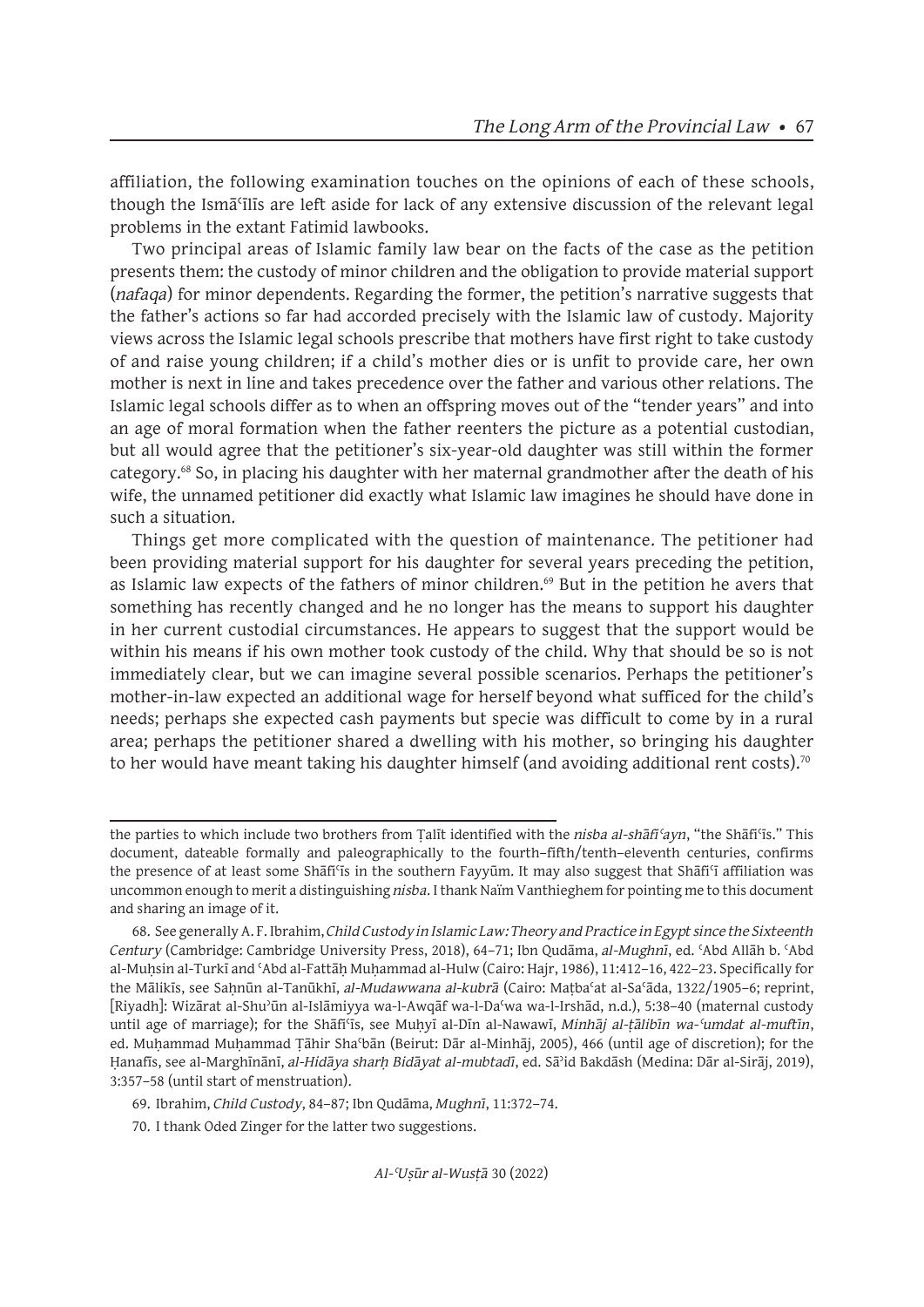Overall, the petition depicts for the judge a financial situation made untenable by the conflicting legal imperatives of the maternal grandmother's right to custody and the father's obligation to provide material support. The petitioner seeks redress by asking the judge to rule that the latter imperative outweighs the former: removing the child from her maternal grandmother's custody would allow the father to continue to fulfill his obligation of support. My reading of the rescript indicates that the *qāḍī* ordered Ibrāhīm to look into the maternal grandmother's "incapacity" (*ʿajz*)—perhaps her inability to care for the child without the burdensome payments the father had to provide? The end of the rescript then suggests that the daughter should wind up with one of the grandmothers, but which one the judge meant we cannot tell. A survey of medieval *fiqh* and *fatwā* literature turns up mixed results and rulings that leave open the possibility of this case's going either way, although an overall trend toward privileging the father's position is discernible.

Consider first the petition's implication that the father's maintenance costs depend on the identity of the custodian. Some jurists might object that the child's needs are the child's needs and that these should not change from one grandmother's house to that of another. This position appears to find support among some early Mālikī authorities, who state that the grandmother has no right to recompense (*ajr*) for providing custody even if the father could afford it;<sup>71</sup> he owes only the child's *nafaqa*. The Egyptian Ḥanafī al-Ṭaḥāwī (d. 321/933) offers a similar ruling.<sup>72</sup> We might imagine that a judge who followed the logic of these opinions would deny both any demands for additional payments by the maternal grandmother and the father's request to end her custody of the child.

But another prominent Mālikī opinion holds to the contrary that the father of a child who has been taken in by her maternal grandmother must provide for the child's housing (*suknā*) in addition to her food and clothing.<sup>73</sup> The Shāfiʿī school came to maintain in similar terms that the father owes a wage (*maʾūna*, *muʾna*) to the custodian.74 We would expect a

72. Abū Jaʿfar al-Ṭaḥāwī and Abū Bakr al-Jaṣṣāṣ, *Mukhtaṣar Ikhtilāf al-ʿulamāʾ*, ed. ʿAbd Allāh Nadhīr Aḥmad (Beirut: Dār al-Bashāʾir al-Islāmiyya, 2014), 2:460–61. Al-Ṭaḥāwī states that a custodian may not take rent payments (*ujrat al-manzil*) from the property (*māl*) of the ward. The phrasing indicates that the child in this example has inherited his own property and is not receiving *nafaqa* from his father, who may be deceased, so al-Ṭaḥāwī does not actually specify whether a living father owes wages to a custodian beyond the child's *nafaqa*. Al-Ṭaḥāwī goes on to say, however, that "others" aver that the custodian is due rent either from the ward's property or from the *nafaqa* the ward is receiving. By contrasting this second opinion with the first, al-Ṭaḥāwī implies that his favored opinion does not make custodian's wages obligatory on the father.

73. Saḥnūn, *Mudawwana*, 5:44. For further discussion, see Ibn Rushd al-Jadd, *al-Muqaddamāt al-mumahhidāt*, ed. Muḥammad Ḥujjī (Beirut: Dār al-Gharb al-Islāmī, 1988), 1:570–71; Ibrahim, *Child Custody*, 58–63.

74. Interestingly, al-Ṭaḥāwī comments that the opinion that the custodian is due rent money "has been related from al-Shāfiʿī, but I have not found a narration of this" (*ḥukiya dhālika ʿan al-Shāfiʿī wa-lam najidhu riwāyatan*; al-Ṭaḥāwī and al-Jaṣṣāṣ, *Ikhtilāf*, 2:461). Neither have I. A survey of the chapters on custody in al-Shāfiʿī's *Umm* (Muḥammad b. Idrīs al-Shāfiʿī, *al-Umm*, ed. Rifʿat Fawzī ʿAbd al-Muṭṭalib [al-Manṣūra: Dār

<sup>71.</sup> Ibn Abī Zayd al-Qayrawānī, *al-Nawādir wa-l-ziyādāt ʿalā mā fī al-Mudawwana min ghayrihā min al-ummahāt*, ed. Muḥammad al-Amīn Būkhubza (Beirut: Dār al-Gharb al-Islāmī, 1999), 5:58, drawn from Ibn al-Mawwāz. The same opinion with different phrasing is attributed to Ashhab b. ʿAbd al-ʿAzīz (d. 204/819) and drawn from the Andalusian collection *al-ʿUtbiyya* in Ibn Yūnus al-Ṣiqillī, *al-Jāmiʿ li-masāʾil al-Mudawwana*, ed. Ḥamdān b. ʿAbd Allāh b. Idrīs al-Shamrī (Beirut: Dār al-Fikr, 2013), 9:516. See, with further discussion, Ibn Rushd al-Jadd, *al-Bayān wa-l-taḥṣīl*, ed. Muḥammad Ḥujjī, 2nd ed. (Beirut: Dār al-Gharb al-Islāmī, 1988), 5:376–77.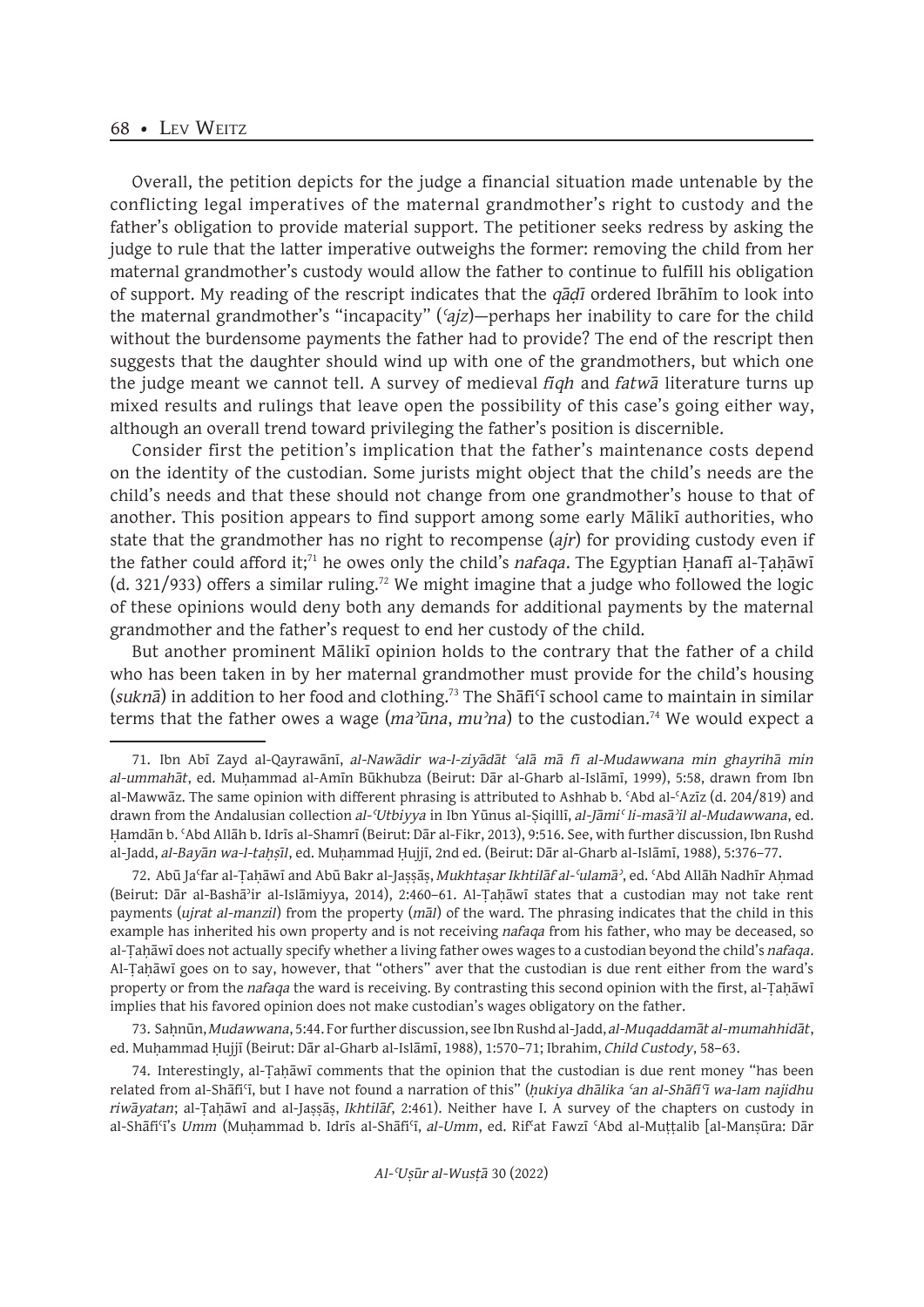judge bearing these opinions in mind to acknowledge that different custodians might place different cost burdens on the father. Would such a judge have pressed this line of reasoning further and allowed a father to remove a minor child from the care of her maternal grandmother, the custodian of first right, for reasons of financial exigency?

This precise question does not come up in the early foundational works of the *madhhab*s so far as I have been able to see, but similar cases receive attention in later *furūʿ* and *fatwā* works. Opinions are mixed, but the overall trajectory tends toward allowing a father to intervene in and change his minor child's custody situation if doing so eases a financial burden. A *fatwā* of the Mālikī Ibn Sirāj al-Andalusī (d. 456/1064) describes the case of an orphan living with his maternal grandmother who wants to sell the ward's last remaining property to pay for his upkeep; the paternal grandmother offers to raise and provide for the child herself to keep the property intact. Ibn Sirāj reports differing opinions, some prioritizing the maternal grandmother's right to custody and others the best care for the ward (*al-rifq bi-l-mahdūn*). For his part, Ibn Siraj leans toward the latter option, which he puts forward to support his answer to another *fatwā* request that is remarkably similar to our case. The maternal grandmother of a girl whose mother died has had custody for six years, at which point the girl's property, presumably what she inherited from her mother, is almost used up; the father, lacking means himself, wants to bring the girl to his own mother, who will provide for and raise her. Ibn Sirāj prefers that he do so to prevent the girl's impoverishment.75 Along similar lines, a sixth/twelfth-century Mālikī commentary work by Ibn Rushd al-Jadd (d. 520/1126) allows a father to remove his children from the care of their maternal grandmother to that of his own relatives if the grandmother will not provide custody for free (*an taḥḍunahum bi-ghayr shayʾ*).<sup>76</sup>

I have been unable to find an opinion in a medieval Shafi<sup>c</sup>i work as directly related to our case as the Mālikī *fatwā*s are, but the discussion in al-Juwaynī's (d. 478/1085) *Nihāyat al-maṭlab* of the custody rights of a mother who requests a wage is relevant. Al-Juwaynī recognizes one view, among others, that affirms that custody is no different whether provided by a child's mother or by someone else, built on the primary opinion that breastfeeding by a mother is not preferable to that by a volunteer (*mutabarriʿa*) wet nurse if the mother demands a wage for her labor.<sup>77</sup> This opinion would appear to leave room for

75. Recorded in Abū al-ʿAbbās al-Wansharīsī, *al-Miʿyār al-muʿrib wa-l-jāmiʿ al-mughrib ʿan fatāwā ahl Ifrīqiyya wa-l-Andalus wa-l-Maghrib*, ed. Muḥammad Ḥujjī (Rabat: Wizārat al-Awqāf wa-l-Shuʾūn al-Islāmiyya li-l-Mamlaka al-Maghribiyya, 1981–83), 4:48–49.

al-Wafāʾ, 2008], 6:238–420) and the abridgment of al-Muzanī (Abū Ibrāhīm al-Muzanī, *Mukhtaṣar al-Muzanī*, ed. Muḥammad ʿAbd al-Qādir Shāhīn [Beirut: Dār al-Kutub al-ʿIlmiyya, 1998], 309–10) confirms that no such opinion is found there. But the classical Shāfiʿī commentarial tradition based on al-Muzanī takes it as mostly uncontroversial that the custodian is indeed due a wage. See, e.g., Imām al-Ḥaramayn al-Juwaynī, *Nihāyat al-maṭlab fī dirāyat al-madhhab*, ed. ʿAbd al-ʿAẓīm Maḥmūd al-Dīb (Jedda: Dār al-Minhāj li-l-Nashr wa-l-Tawzīʿ, 2007), 15:566; Abū Ḥāmid al-Ghazālī, *al-Wajīz fī fiqh al-imām al-Shāfiʿī*, ed. ʿAlī Muʿawwaḍ and ʿĀdil ʿAbd al-Mawjūd (Beirut: Dār al-Arqam, 1997), 2:123; Abū al-Qāsim al-Rāfiʿī, *al-ʿAzīz sharḥ al-Wajīz*, ed. Muʿawwaḍ and ʿAbd al-Mawjūd (Beirut: Dār al-Kutub al-ʿIlmiyya, 1997), 10:87; Muḥyī al-Dīn al-Nawawī, *Rawḍat al-ṭālibīn*, ed. Muʿawwaḍ and ʿAbd al-Mawjūd (Riyadh: Dār ʿĀlam al-Kutub, 2003), 6:504.

<sup>76.</sup> Ibn Rushd, *Bayān*, 5:376.

<sup>77.</sup> See al-Juwaynī, *Nihāya*, 15:539–40, no. 10,218, and 566–67, no. 10,248.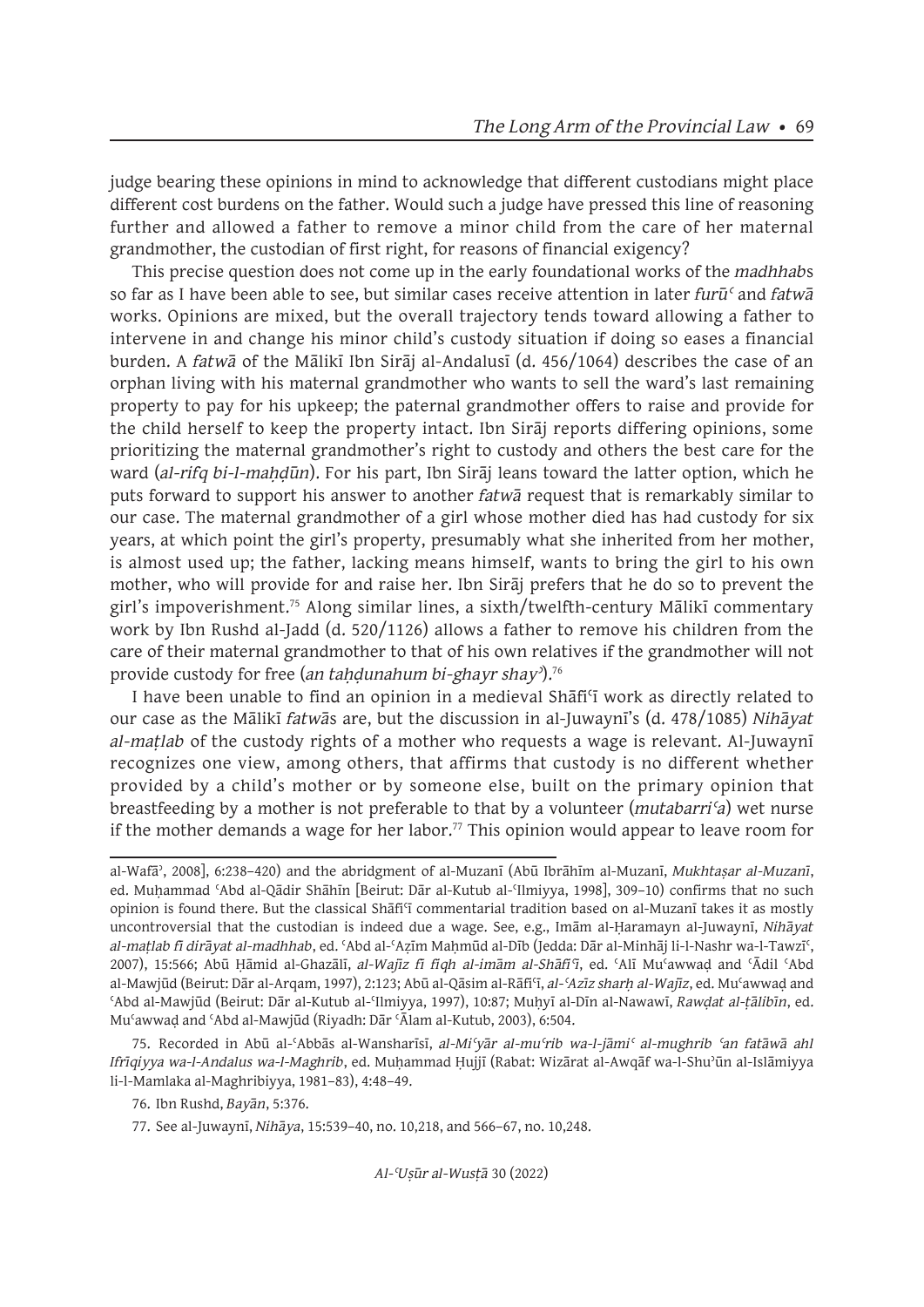a Shāfiʿī judge to allow a father to take over custody decisions in cases of financial exigency. I have been unable to find further discussion of this issue in medieval Shafi'i sources,<sup>78</sup> but at some point Middle Eastern Shāfiʿīs adopted explicitly a position that would have favored our petitioner: the twelfth/eighteenth-century *fatwā* collection of al-Khalīlī (d. 1147/1734– 35) includes multiple opinions affirming that a paternal grandmother who demands no wage has priority of custody over a maternal one who requests to be paid.<sup>79</sup>

Among the Ḥanafīs, I have found no discussions of wages owed to custodians (as opposed to wet nurses) in al-Shaybānī's (d. 189/804) foundational works or the major classical compendium of al-Sarakhsī (d. 483/1090).<sup>80</sup> But split opinions start to crop up in Ḥanafī sources thereafter. The *Fatāwā* of Qāḍīkhān (d. 592/1196) takes up the case of a divorced mother who asks for a wage (*ujra*) on top of the support her impoverished ex-husband provides the child. The father's sister offers to "raise the child with her own resources without recompense" (*turabbī al-walad bi-mālihā majānan*). Qāḍīkhān notes that opinions differ but declares that the correct one is that the mother be offered custody with no wage; if she refuses, the child goes to the paternal aunt.<sup>81</sup> A few centuries later, a responsum of the Egyptian Ḥanafī Ibn Quṭlūbughā (d. 879/1474) dealing with a nearly identical case gives the same ruling as Qāḍīkhān's while also citing another jurist's contradictory opinion privileging the mother's right to custody.<sup>82</sup> Ultimately, the Hanafi tradition in the Arab lands looks to have followed Qāḍīkhān and Ibn Quṭlūbughā, affirming that wages are due for the provision of custody and allowing in situations of financial exigency the removal of children from custodians who would otherwise have first right of custody.<sup>83</sup>

The upshot of the foregoing discussion is that each of the Islamic legal schools relevant to an examination of early Fatimid Egypt considered the maternal grandmother to have first right of custody of a motherless child; but each also developed opinions that would have been favorable to an impoverished father's desire to remove his child from the care of an otherwise rightful custodian if he was unable to afford the cost of that custody arrangement. Lacking the full text of the rescript, we can say only that the judge in our case might have ruled either way, though the overall trajectory of the discussions in the legal sources leads one to suspect that the case ended in the father's favor.

<sup>78.</sup> Including *furūʿ* works as well as the *fatwā* collections of Ibn al-Ṣalāḥ, al-Nawawī, al-Subkī, and Ibn Ḥajar al-Haytamī.

<sup>79.</sup> Muḥammad al-Khalīlī, *Fatāwā al-Khalīlī* (Egypt: n.p., n.d.), 2:134, 136.

<sup>80.</sup> Muḥammad b. al-Ḥasan al-Shaybānī, *al-Aṣl*, ed. Muḥammad Būynūkālin (Qatar: Wizārat al-Awqāf, 2012), 4:544–49, 10:348–54; Shams al-Dīn al-Sarakhsī, *Kitāb al-Mabsūṭ* (Beirut: Dār al-Maʿrifa, n.d.), 5:207–13.

<sup>81.</sup> Fakhr al-Dīn Qāḍīkhān, *Fatāwā Qāḍīkhān*, ed. Sālim Muṣṭafā al-Badrī (Beirut: Dār al-Kutub al-ʿIlmiyya, 2009), 1:367.

<sup>82.</sup> Qāsim Ibn Quṭlūbughā, *Majmūʿat al-rasāʾil*, ed. ʿAbd al-Ḥamīd Muḥammad al-Darwīsh and ʿAbd al-ʿAlīm Muḥammad al-Darwīsh (Damascus: Dār al-Nawādir, 2013), 709–10.

<sup>83.</sup> For examples, see J. E. Tucker, *In the House of the Law: Gender and Islamic Law in Ottoman Syria and Palestine* (Berkeley: University of California Press, 1998), 126; Shihāb al-Dīn al-Shilbī, *Ḥāshiyat al-Shilbī*, on the margins of Fakhr al-Dīn al-Zaylaʿī, *Tabyīn al-ḥaqāʾiq sharḥ Kanz al-daqāʾiq* (Būlāq: al-Maṭbaʿa al-Kubrā al-Amīriyya, 1314/1896–97), 3:46; Ibn ʿĀbidīn, *al-ʿUqūd al-durriyya fī tanqīḥ al-fatāwā al-ḥāmidiyya* (n.p.: n.p., n.d.), 1:58–60.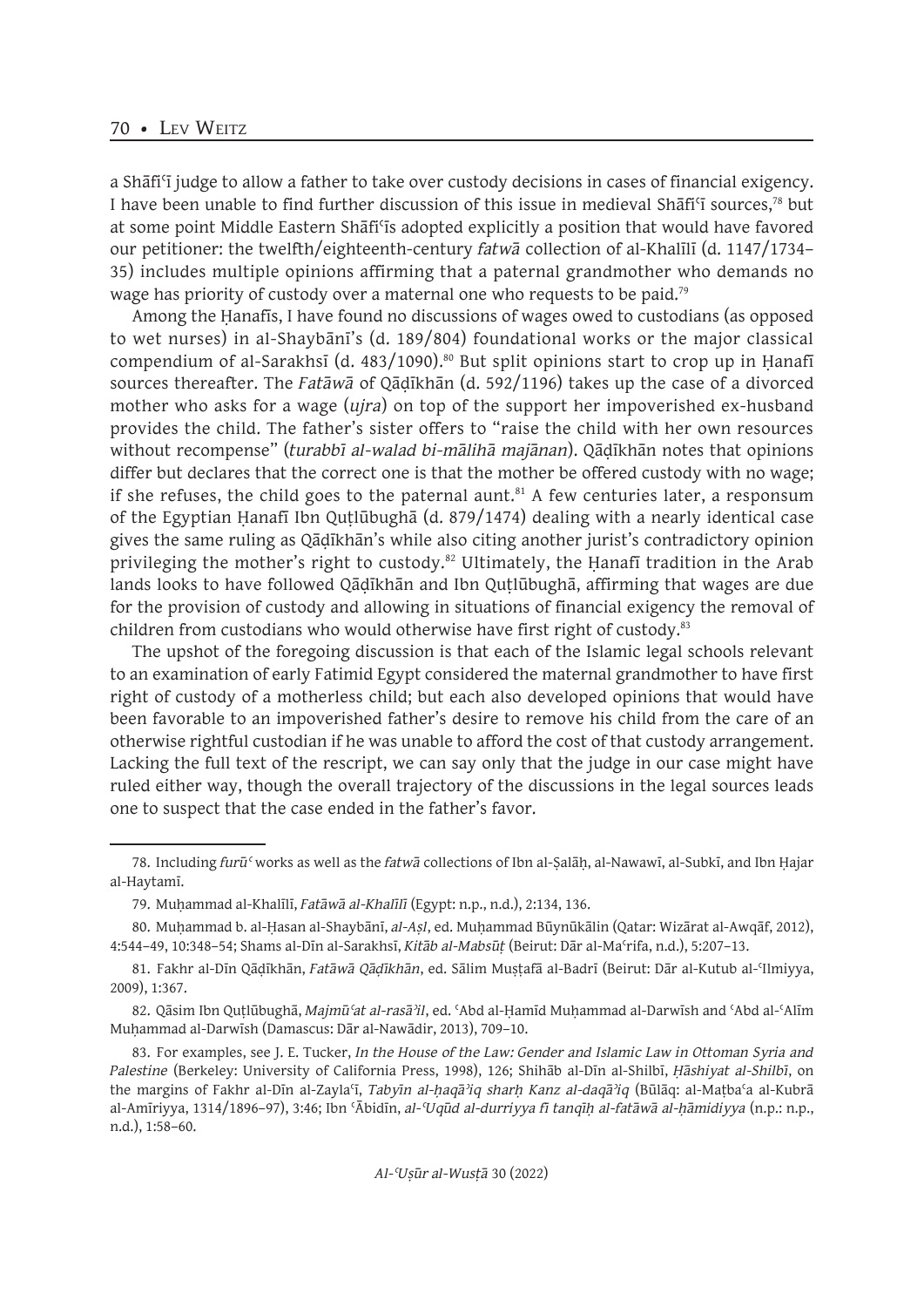In speculating on the course of our case, we have so far proceeded on the assumption that the petitioner's claims and stated aims were truthful. It is possible, however, that he was simply at odds with his mother-in-law or concerned about his daughter for emotional or other nonmaterial reasons and pleaded poverty as a strategy to regain custody. This possibility could have been behind the suggestion at the end of the petition of a trustee of the court as another option for a custodian: was the father trying to get his daughter away from her maternal grandmother at any cost?

The relationship between father and mother-in-law brings us to a final question: to which religions did the parties involved in the case belong? As noted earlier, the documentary record indicates that Ṭuṭūn was a largely Christian village into the fifth/eleventh century. If our petition follows this pattern and concerns a Christian family, the father was nonetheless apparently willing to seek remedies from a Muslim judge. The many extant Arabic-Islamic deeds and contracts from Ṭuṭūn and elsewhere demonstrate that Christians in late Abbasid and Fatimid Egypt routinely made use of Muslim courts and scribes for commercial and property business,<sup>84</sup> but there is much less evidence of Fayyūmī Christians litigating intracommunal or family disputes before Muslim judges. Two Arabic documents acknowledging the apportionment of inheritances among Ṭuṭūnite Christian families may have been generated by litigation of this kind;<sup>85</sup> if all the parties described in our petition were Christian, we have a new piece of evidence in this direction. Also of interest would be the fact that the custody and child-rearing practices of a Christian family accorded precisely with Islamic legal prescriptions. Perhaps placing the motherless child with the maternal grandmother had long been customary across the religious communities, or perhaps it had developed from an Islamic legal prescription into a regional custom.<sup>86</sup>

Another possibility is that the deceased mother came from a Christian family of Ṭuṭūn while the father was Muslim (the fact that the father asks for the help of the *khalīfa* in securing his daughter may indicate that he did not reside in the village). If this was the case, it is unsurprising to find the father petitioning a Muslim *qāḍī* for assistance. Such a scenario would also have implications for the judge's treatment of the case depending on his *madhhab* affiliation, since we would be dealing with a Muslim child (following the religion of her father) in the custody of a Christian grandmother. The Ḥanafīs and most Mālikīs allowed Christian, Jewish, and even Zoroastrian custodians to care for Muslim children before the age of moral and religious formation; the Shāfiʿīs and some Mālikīs did not 87

<sup>84.</sup> Weitz, "Islamic Law."

<sup>85.</sup> *P.Hamb.Arab. I* 1; *CPR XXVI* 10.

<sup>86.</sup> Major medieval Copto-Arabic books of canon law, including the sixth/twelfth-century *Majmūʿ al-qawānīn* of Patriarch Ghubriyāl II b. Turayk and the seventh/thirteenth-century *al-Majmūʿ al-ṣafawī* of al-Ṣafī b. al-ʿAssāl, appear not to treat the law of custody.

<sup>87.</sup> Ibrahim, *Child Custody*, 78–79; Ibn Qudāma, *Mughnī*, 11:412–13; al-Sarakhsī, *Mabsūṭ*, 5:210; Khalīl b. Isḥāq al-Jundī, *al-Tawḍīḥ fī sharḥ al-Mukhtaṣar al-faraʿī li-Ibn al-Ḥājib*, ed. Aḥmad b. ʿAbd al-Karīm Najīb (Dublin: Markaz Najībawayh li-l-Makhṭūṭāt wa-Khidmat al-Turāth, 2008), 5:177–78; al-Nawawī, *Minhāj*, 465.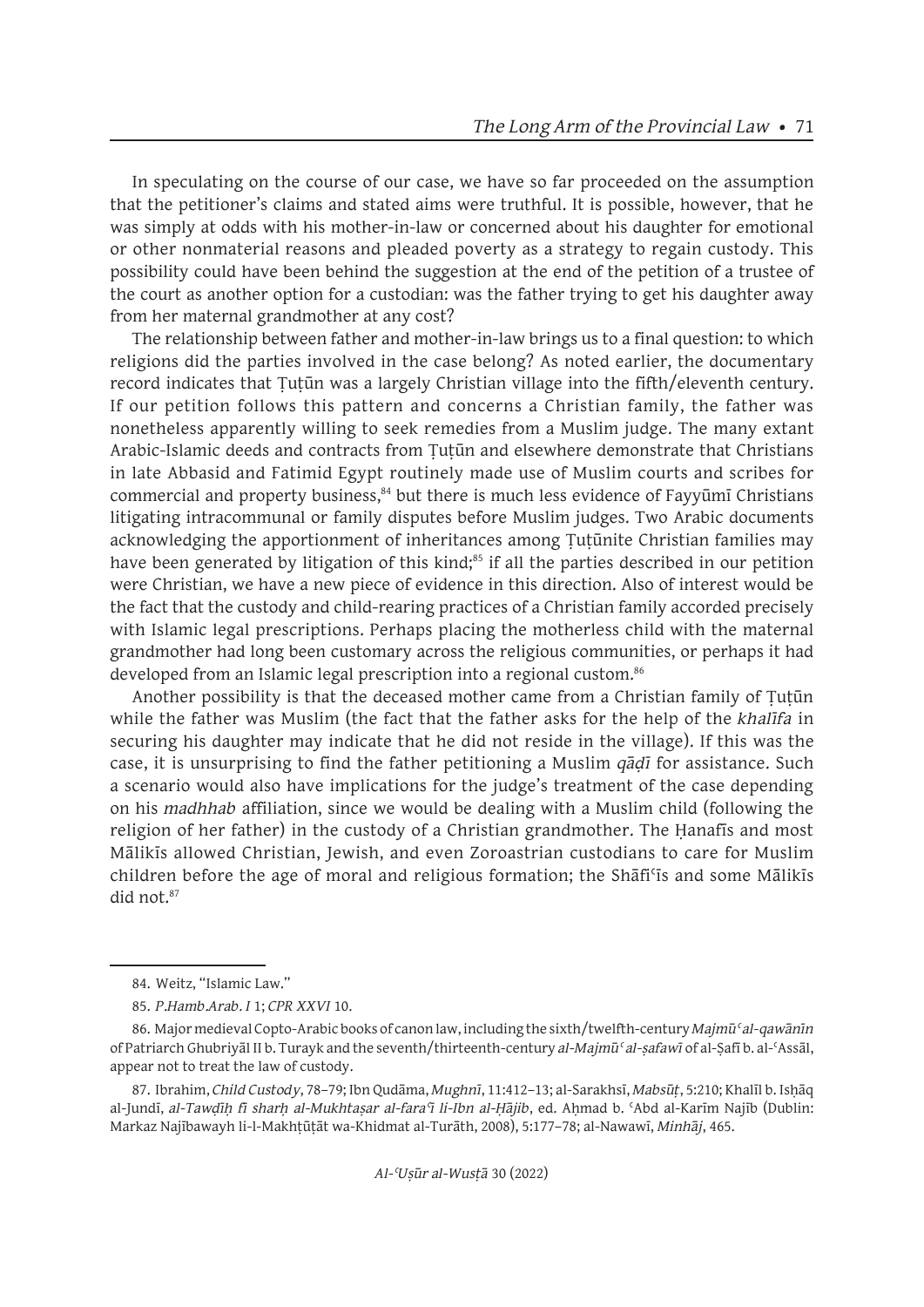Finally, perhaps both the father and the mother belonged to the little-attested Muslim community of Fatimid Tutūn.<sup>88</sup>

# **Conclusion**

Our knowledge of the petitioner's and his daughter's circumstances ends at the margins of our document. Where the daughter spent the rest of her childhood remains uncertain, and we can only hope that the father acted with good intent in trying to win custody from his deceased wife's mother. But set amid the considerable documentary evidence extant from the medieval southern Fayyūm, this petition and its rescript reveal a surprising amount about both the structures of a provincial Egyptian judiciary and the development of the Arabic petition, a medieval technology vital to constructing relationships between subjects, administrators, and rulers. The *khalīfa* involved in the case was likely associated with an Islamic *majlis al-ḥukm* in the village of Ṭalīt, and the *qāḍī* may have been as well (though this is less certain). If this interpretation is correct, the court activity in Ṭalīt attested by our document highlights just how extensive was the growth of Egypt's Islamic judiciary in the later Abbasid and Fatimid periods. Provincial judicial institutions must have been supported by a local petty literate class of scribes and witnesses; the *khalīfa* Ibrāhīm's family, the Banū Rizq, belonged to precisely this class, and we can trace their activities in service to their court for nearly two centuries.

Though Ibrāhīm b. Rizq may have plied his trade near the desert edge of a rural province, his professional world was not disconnected from wider developments in law, scribal culture, and administration. The diplomatics of this petition suggest that its scribe had taken some influence from the new, high style of petition writing practiced in the orbit of the Fatimid chancery in Cairo. Indeed, the mixture of old and new formal features that we find in the document helps us date it to the first century of Fatimid rule. That mixture also allows us to identify a little-studied, low-register form of petition writing—continuing in certain ways the old Arabic epistolary genre and coexisting with the high Fatimid style that our document exemplifies.

Ultimately, our petition was a tool, a physical record of text that the petitioner planned to use in the furtherance of his interests. We may hope that things turned out well enough for him and his daughter. As more documents from the village world of the Fatimid Fayyūm are identified and studied, perhaps one or both of them will reappear and we will be able to follow their stories further.

<sup>88.</sup> Two individuals identified as Ṭuṭūnites who bear apparently Arabic Muslim names are found in *P.Cair. Arab.* 59.2 and *P.Shomali* 3 witnesses.1.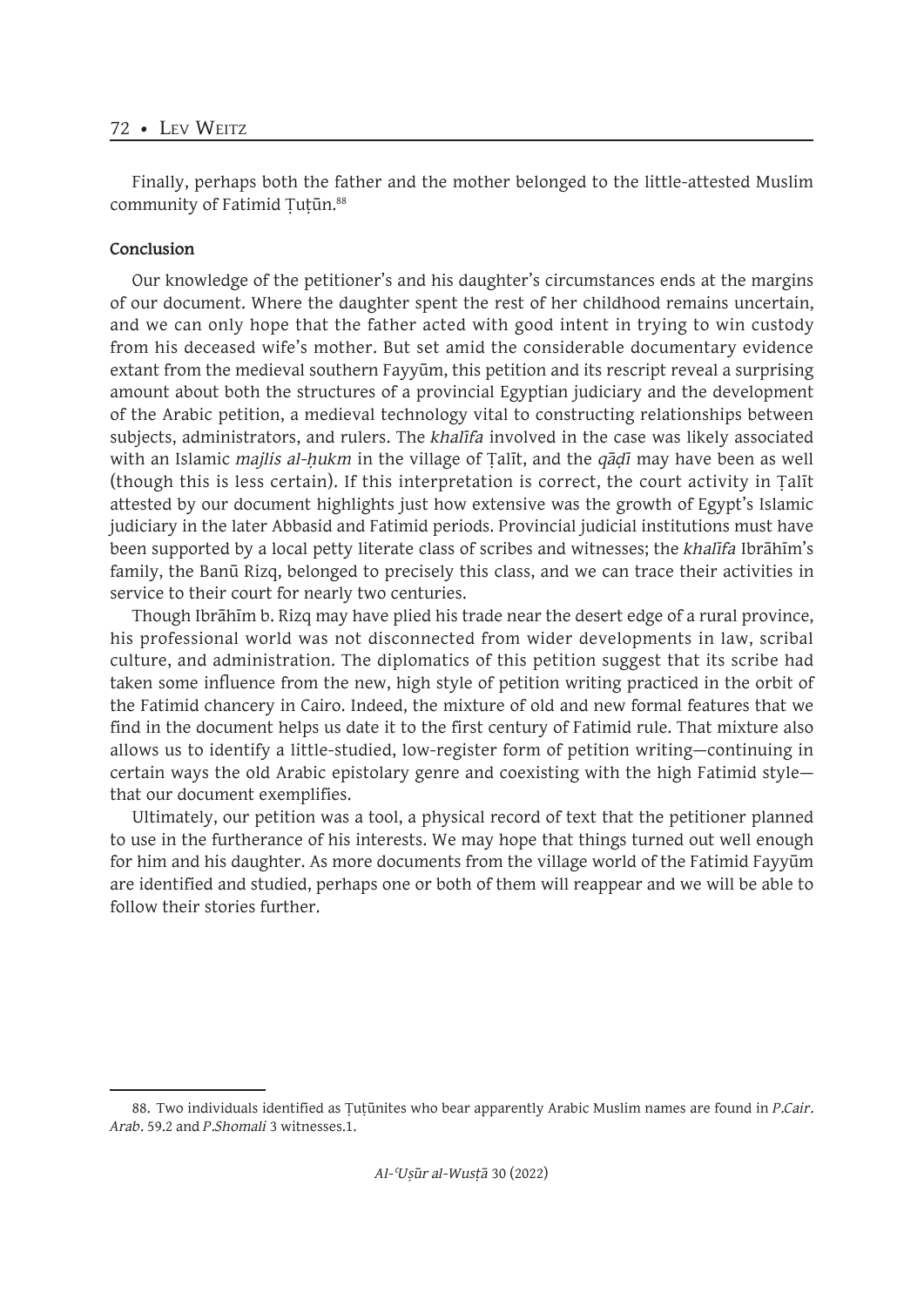# **Bibliography**

# *Studies and Published Texts*

- Gaubert, C., and J.-M. Mouton. *Hommes et villages du Fayyoum dans la documentation papyrologique arabe (Xe –XIe siècles)*. Geneva: Librairie Droz, 2014.
- al-Ghazālī, Abū Ḥāmid. *Al-Wajīz fī fiqh al-imām al-Shāfiʿī*. Edited by ʿAlī Muʿawwaḍ and ʿĀdil ʿAbd al-Mawjūd. Beirut: Dār al-Arqam, 1997.
- Grob, E. M. *Documentary Arabic Private and Business Letters on Papyrus: Form and Function, Content and Context*. Berlin: de Gruyter, 2010.
- Grohmann, A. *Einführung und Chrestomathie zur arabischen Papyruskunde*. Prague: Státní Pedagogické Nakladatelství, 1954.
- Hava, J. G. *Arabic-English Dictionary*. Beirut: Catholic Press, 1899.
- Ibn Abī Zayd al-Qayrawānī. *Al-Nawādir wa-l-ziyādāt ʿalā mā fī al-Mudawwana min ghayrihā min al-ummahāt*. Edited by Muḥammad al-Amīn Būkhubza. Beirut: Dār al-Gharb al-Islāmī, 1999.
- Ibn ʿĀbidīn. *Al-ʿUqūd al-durriyya fī tanqīḥ al-fatāwā al-ḥāmidiyya*. N.p.: n.p., n.d.
- Ibn Qudāma. *Al-Mughnī*. Edited by 'Abd Allāh b. 'Abd al-Muhsin al-Turkī and 'Abd al-Fattāh Muhammad al-Hulw. Cairo: Hajr, 1986.
- Ibn Quṭlūbughā, Qāsim. *Majmūʿat al-rasāʾil*. Edited by ʿAbd al-Ḥamīd Muḥammad al-Darwīsh and ʿAbd al-ʿAlīm Muḥammad al-Darwīsh. Damascus: Dār al-Nawādir, 2013.
- Ibn Rushd al-Jadd. *Al-Bayān wa-l-taḥṣīl*. Edited by Muḥammad Ḥujjī. 2nd ed. Beirut: Dār al-Gharb al-Islāmī, 1988.
- ———. *Al-Muqaddamāt al-mumahhidāt*. Edited by Muḥammad Ḥujjī. Beirut: Dār al-Gharb al-Islāmī, 1988.
- Ibrahim, A. F. *Child Custody in Islamic Law: Theory and Practice in Egypt since the Sixteenth Century*. Cambridge: Cambridge University Press, 2018.
- al-Juwaynī, Imām al-Ḥaramayn. *Nihāyat al-maṭlab fī dirāyat al-madhhab*. Edited by ʿAbd al-'Azīm Mahmūd al-Dīb. Jedda: Dār al-Minhāj li-l-Nashr wa-l-Tawzī<sup>c</sup>, 2007.
- Khalīl b. Isḥāq al-Jundī. *Al-Tawḍīḥ fī sharḥ al-Mukhtaṣar al-faraʿī li-Ibn al-Ḥājib*. Edited by Ahmad b. 'Abd al-Karīm Najīb. Dublin: Markaz Najībawayh li-l-Makhtūtāt wa-Khidmat al-Turāth, 2008.
- al-Khalīlī, Muḥammad. *Fatāwā al-Khalīlī*. Egypt: n.p., n.d.
- Khan, G. "The Historical Development of the Structure of Medieval Arabic Petitions." *Bulletin of the School of Oriental and African Studies* 53 (1990): 8–30.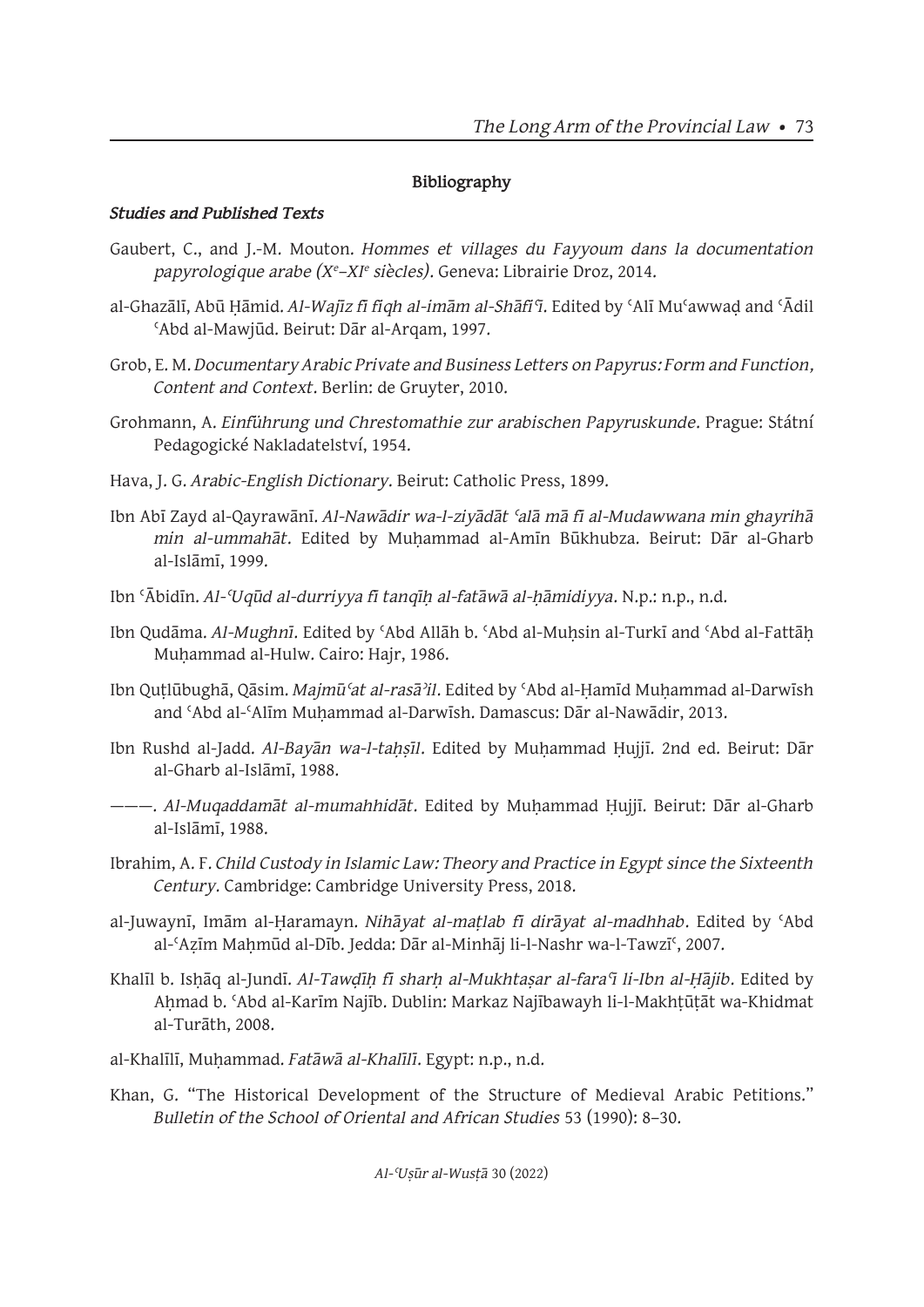- Little, D. P. "Five Petitions and Consequential Decrees from Late Fourteenth Century Jerusalem." *Al-Majalla al-ʿArabiyya li-l-ʿUlūm al-Insāniyya* 54 (1996): 348–96.
- ———. "Two Petitions and Consequential Court Records from the Ḥaram Collection." *Jerusalem Studies in Arabic and Islam* 25 (2001): 171–94.
- Livingston, D. "Life in the Egyptian Valley under Ikhshīdid and Fāṭimid Rule: Insights from Documentary Sources." *Journal of the Economic and Social History of the Orient* 61  $(2018): 426 - 60.$
- al-Marghīnānī. *Al-Hidāya sharḥ Bidāyat al-mubtadī*. Edited by Sāʾid Bakdāsh. Medina: Dār al-Sirāj, 2019.
- al-Muzanī, Abū Ibrāhīm. *Mukhtaṣar al-Muzanī*. Edited by Muḥammad ʿAbd al-Qādir Shāhīn. Beirut: Dār al-Kutub al-ʿIlmiyya, 1998.
- al-Nawawī, Muḥyī al-Dīn. *Minhāj al-ṭālibīn wa-ʿumdat al-muftīn*. Edited by Muḥammad Muḥammad Ṭāhir Shaʿbān. Beirut: Dār al-Minhāj, 2005.
- ———. *Rawḍat al-ṭālibīn*. Edited by ʿAlī Muʿawwaḍ and ʿĀdil ʿAbd al-Mawjūd. Riyadh: Dār ʿĀlam al-Kutub, 2003.
- Qāḍīkhān, Fakhr al-Dīn. *Fatāwā Qāḍīkhān*. Edited by Sālim Muṣṭafā al-Badrī. Beirut: Dār al-Kutub al-ʿIlmiyya, 2009.
- al-Rāfiʿī, Abū al-Qāsim. *Al-ʿAzīz sharḥ al-Wajīz*. Edited by ʿAlī Muʿawwaḍ and ʿĀdil ʿAbd al-Mawjūd. Beirut: Dār al-Kutub al-ʿIlmiyya, 1997.
- Rāġib, Y. *Actes de vente d'esclaves et d'animaux d'Égypte médiévale*. Cairo: Institut français d'archéologie orientale, 2002–6.
- Rapoport, Y. *Rural Economy and Tribal Society in Islamic Egypt: A Study of al-Nābulusī's "Villages of the Fayyum*.*"* Turnhout: Brepols, 2018.
- Richards, D. S. "A Doctor's Petition for a Salaried Post in Saladin's Hospital." *Social History of Medicine* 5 (1992): 297–306.
- ———. "A Mamlūk petition and a report from the Dīwān al-Jaysh." *Bulletin of the School of Oriental and African Studies* 40 (1977): 1–14.
- ———. "A Petition for an *Iqtāʿ* Addressed to Saladin or al-ʿĀdil." *Bulletin of the School of Oriental and African Studies* 55 (1992): 98–105.
- Rustow, M. "Famine, State Extraction and Subjects' Rights in Fatimid Egypt: A Petition to the Princess Sitt al-Mulk from the Cairo Geniza." Unpublished manuscript.
- ———. "The Fatimid Petition." *Jewish History* 32 (2019): 351–72.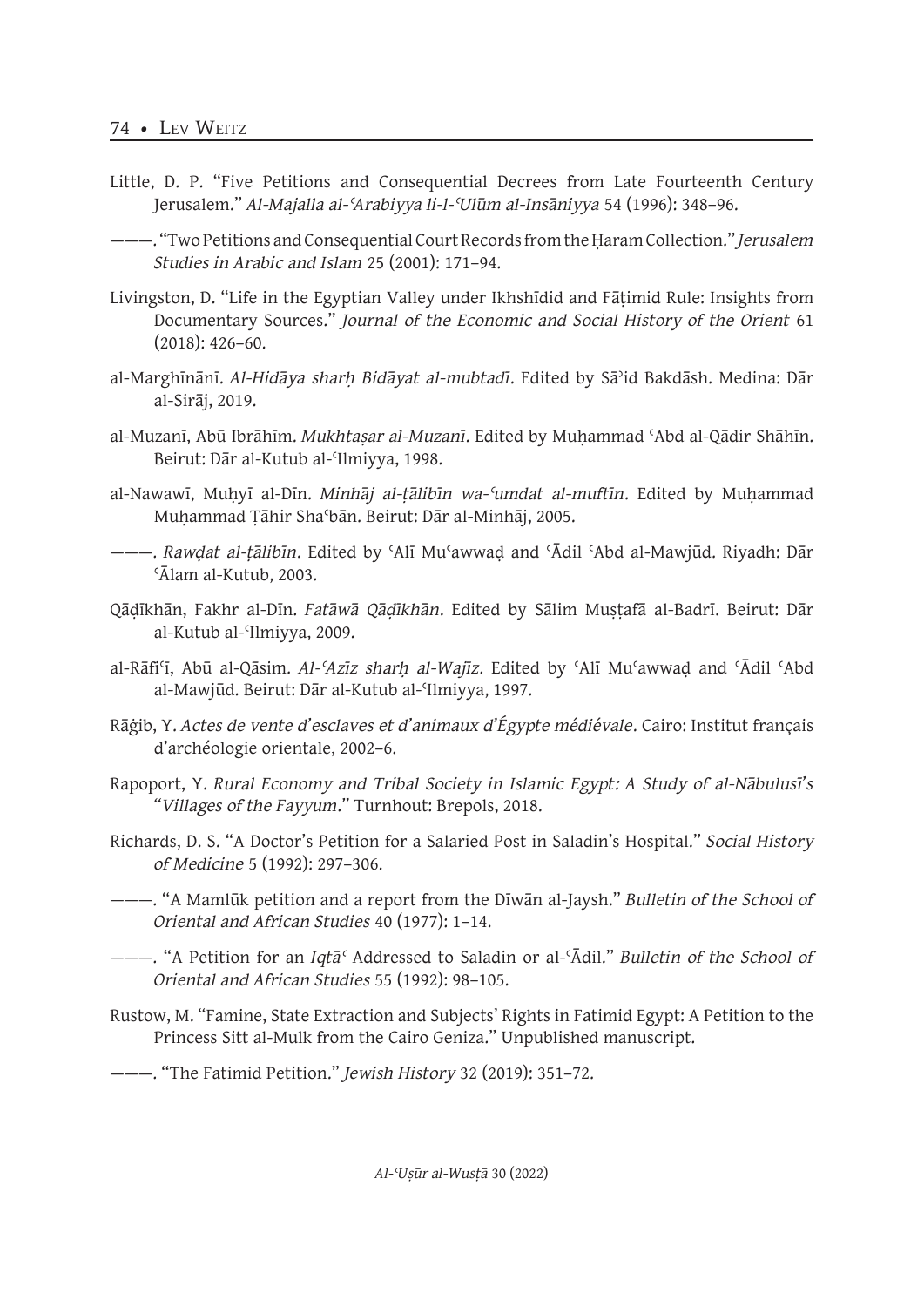- ———. *The Lost Archive: Traces of a Caliphate in a Cairo Synagogue*. Princeton, NJ: Princeton University Press, 2020.
- Saḥnūn al-Tanūkhī. *Al-Mudawwana al-kubrā*. Cairo: Maṭbaʿat al-Saʿāda, 1322/1905–6. Reprint: [Riyadh]: Wizārat al-Shuʾūn al-Islāmiyya wa-l-Awqāf wa-l-Daʿwa wa-l-Irshād, n.d.
- al-Sarakhsī, Shams al-Dīn. *Kitāb al-Mabsūṭ*. Beirut: Dār al-Maʿrifa, n.d.
- al-Shāfiʿī, Muḥammad b. Idrīs. *Al-Umm*. Edited by Rifʿat Fawzī ʿAbd al-Muṭṭalib. Al-Manṣūra: Dār al-Wafāʾ, 2008.
- al-Shaybānī, Muḥammad b. al-Ḥasan. *Al-Aṣl*. Edited by Muḥammad Būynūkālin. Qatar: Wizārat al-Awqāf, 2012.
- al-Shilbī, Shihāb al-Dīn. *Ḥāshiyat al-Shilbī*, on the margins of Fakhr al-Dīn al-Zaylaʿī, *Tabyīn al-ḥaqāʾiq sharḥ Kanz al-daqāʾiq*. Būlāq: al-Maṭbaʿa al-Kubrā al-Amīriyya, 1314/1896–97.
- Shomali, M. J. "Arabic Legal Documents from the Fatimid Period and Their Historical Background." PhD thesis, University of Cambridge, 2020.
- al-Ṣiqillī, Ibn Yūnus. *Al-Jāmiʿ li-masāʾil al-Mudawwana*. Edited by Ḥamdān b. ʿAbd Allāh b. Idrīs al-Shamrī. Beirut: Dār al-Fikr, 2013.
- Stern, S. M. "Petitions from the Ayyūbid Period." *Bulletin of the School of Oriental and African Studies* 27 (1964): 1–32.
- ———. "Petitions from the Mamlūk Period (Notes on the Mamlūk Documents from Sinai)." *Bulletin of the School of Oriental and African Studies* 29 (1966): 233–76.
- al-Ṭaḥāwī, Abū Jaʿfar, and Abū Bakr al-Jaṣṣāṣ. *Mukhtaṣar Ikhtilāf al-ʿulamāʾ*. Edited by ʿAbd Allāh Nadhīr Ahmad. Beirut: Dār al-Bashā<sup>3</sup>ir al-Islāmiyya, 2014.
- Tillier, M. *L'invention du cadi: La justice des musulmans, des juifs et des chrétiens aux premiers siècles de l'islam*. Paris: Publications de la Sorbonne, 2017.
- ——— and N. Vanthieghem. "Un reçu de paiement pour une vente immobilière à terme." *Chronique d'Egypte* 93 (2018): 421–31.
- ——— and N. Vanthieghem. "La rançon du serment: Un accord à l'amiable au tribunal fatimide de Ṭalīt." *Revue des mondes musulmans et de la Méditerranée* 140 (2016): 53–72.
- Tucker, J. E. *In the House of the Law: Gender and Islamic Law in Ottoman Syria and Palestine*. Berkeley: University of California Press, 1998.
- Vanthieghem, N., and L. Weitz. "Monks, Monasteries, and Muslim Scribes: Three Parchment House Sales from the 4th/10th-Century Fayyūm." *Arabica* 67 (2020): 461–501.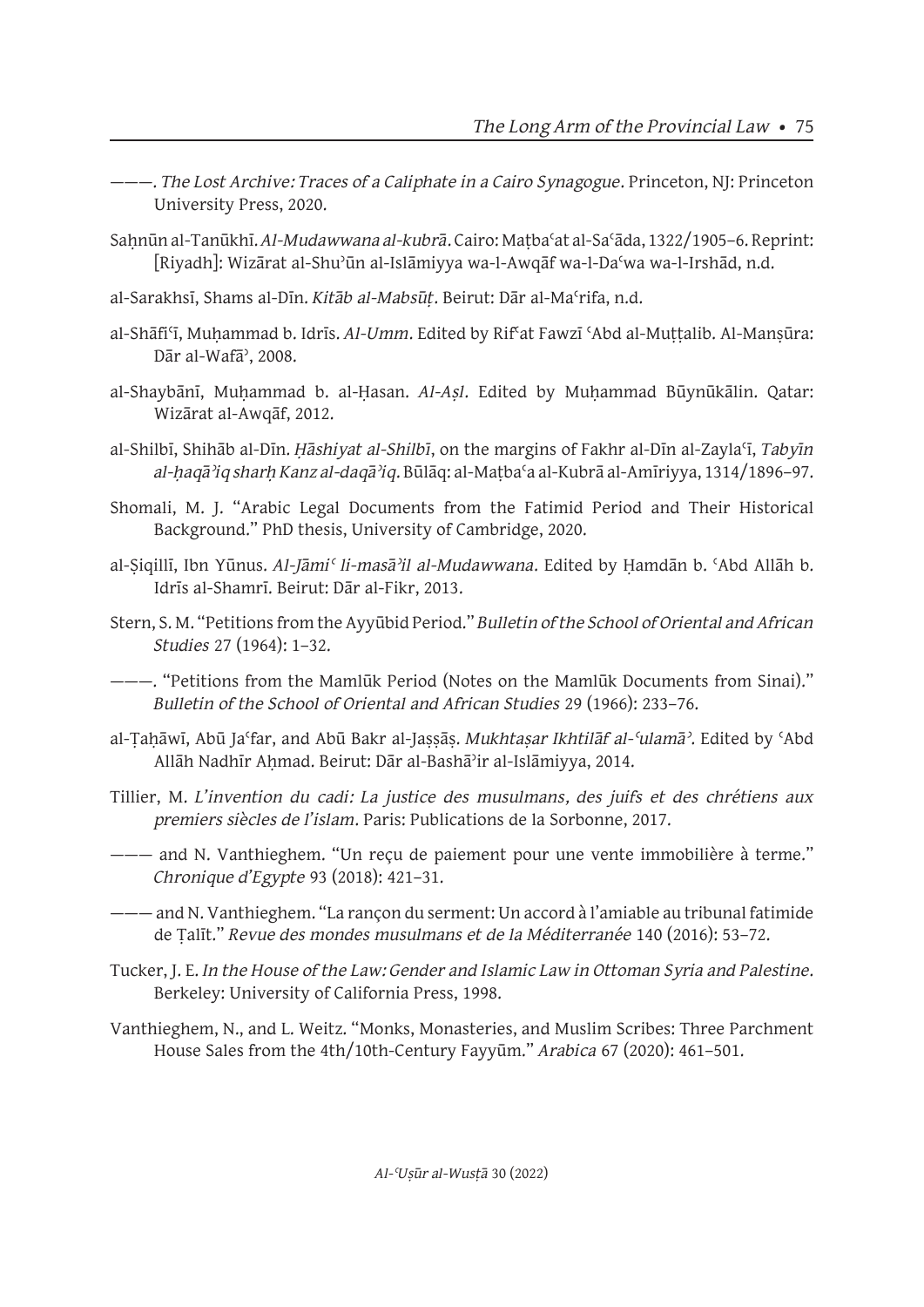- al-Wansharīsī, Abū al-ʿAbbās. *Al-Miʿyār al-muʿrib wa-l-jāmiʿ al-mughrib ʿan fatāwā ahl Ifrīqiyya wa-l-Andalus wa-l-Maghrib*. Edited by Muḥammad Ḥujjī. Rabat: Wizārat al-Awqāf wa-l-Shuʾūn al-Islāmiyya li-l-Mamlaka al-Maghribiyya, 1981–83.
- Weitz, L. "Islamic Law on the Provincial Margins: Christian Patrons and Muslim Notaries in Upper Egypt, 2nd–5th/8th–11th Centuries." *Islamic Law and Society* 27 (2020): 5–52.

# *Document Editions*

- *Chrest.Khoury I* = Khoury, R. G., and A. Grohmann, eds. *Chrestomathie de papyrologie arabe*. Leiden: Brill, 1993.
- *Chrest.Khoury II* = Khoury, R. G., and A. Grohmann, eds. *Papyrologische Studien: Zum privaten und gesellschaftlichen Leben in den ersten islamischen Jahrhunderten*. Wiesbaden: Harrassowitz, 1995.
- *P.Berl.Arab I* = Abel, L., ed. *Ägyptische Urkunden aus den königlichen Museen zu Berlin: Arabische Urkunden*. Berlin: Weidmann, 1896-1900.
- *P.Berl.Arab. II* = Diem, W., ed. *Arabische Briefe des 7. bis 13. Jahrhunderts aus den Staatlichen Museen zu Berlin*. Wiesbaden: Harrassowitz, 1997.
- *P.Cair.Arab.* = Grohmann, A., ed. *Arabic Papyri in the Egyptian Library*. Cairo: Egyptian Library Press, 1934-62.
- *P.DiemPrivatbriefe* = Diem, W. "Zwei arabische Privatbriefe aus dem Ägyptischen Museum in Kairo." *Zeitschrift für Arabische Linguistik* 25 (1993): 148-53.
- *P.FahmiTaaqud* = Fahmī Muḥammad, ʿAbd al-Raḥmān. "Wathāʾiq li-l-taʿāqud min fajr al-Islām fī Miṣr." *Bulletin de l'Institut d'Égypte* 54 (1972/3): 1-58.
- *P.Fay.Villages* = Gaubert and Mouton, *Hommes et villages*.
- *P.Frantz-MurphyComparison I* = Frantz-Murphy, G. "A Comparison of the Arabic and Earlier Egyptian Contract Formularies, Part I: The Arabic Contracts from Egypt." *Journal of Near Eastern Studies* 40 (1981): 203-25.
- *P.GenizahCambr.* = Khan, G., ed. *Arabic Legal and Administrative Documents in the Cambridge Genizah Collections*. Cambridge: Cambridge University Press, 1993.
- *P.GrohmannUrkunden* = Grohmann, A. "Einige bemerkenswerte Urkunden aus der Sammlung der Papyrus Erzherzog Rainer an der Nationalbibliothek zu Wien." *ArchOrient* 18 (1950): 80-119.
- *P.Hamb.Arab. I* = Dietrich, A., ed. *Arabische Papyri aus der Papyrussammlung der Hamburger Staats-und Universitäts-Bibliothek*. Leipzig: F.A. Brockhaus, 1937.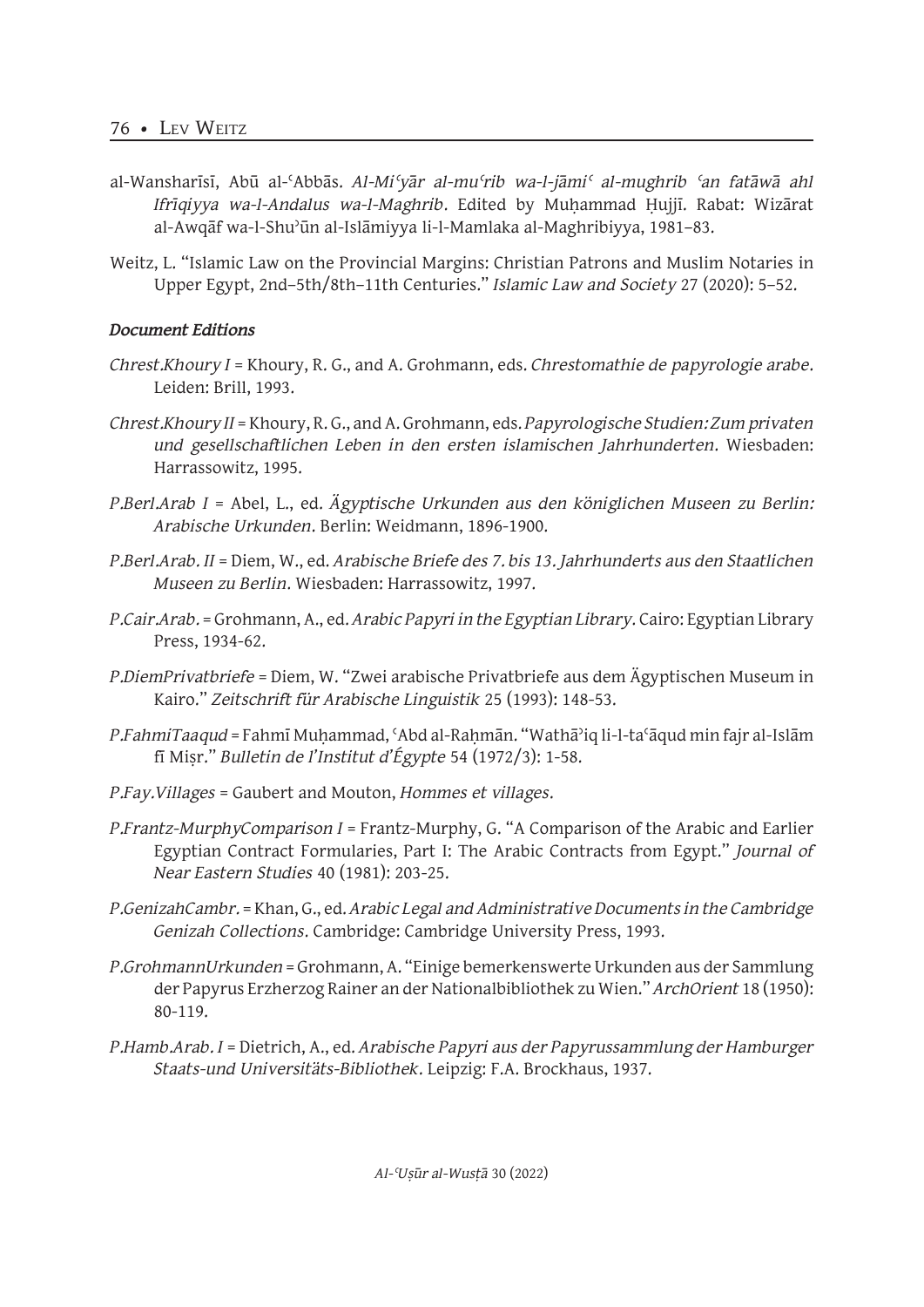- *P.Heid.Arab. III* = Diem, W., ed. *Arabische Briefe auf Papier aus der Heidelberger Papyrus-Sammlung*. Heidelberg: Winter, 2013.
- *P.JoySorrow* = Younes, K. M. "Joy and Sorrow in Early Muslim Egypt: Arabic Papyrus Letters; Text and Content." PhD thesis, Leiden University, 2013.
- *P.Khalili I* = Khan, G., ed. *Arabic Papyri: Selected Material from the Khalili Collection*. Oxford: Azimuth Editions, 1992.
- *P.KhanPetitions* = Khan, "Historical Development."
- *P.Kratchkovski* = Kračkovskaya, V. A. and Kračkovskij, I. J. "Le plus ancient document arabe de l'Asie Centrale." In *Sogdiiskii Sbornik*, 52-90. Leningrad: Izdatel'stvo Akademii nauk SSSR, 1934.
- *P.RustowPetition* = Rustow, "Fatimid Petition."
- *P.RustowWoman* = Rustow, M. "A Petition to a Woman at the Fatimid Court (413–414 A.H./1022–23 C.E.)." *Bulletin of the School of Oriental and African Studies* 73 (2010): 1-27.
- *P.Ryl.Arab I* = Margoliouth, D. S. *Catalogue of the Arabic Papyri in the John Rylands Library Manchester*. Manchester: Manchester University Press, 1933.
- *P.Shomali* = Shomali, "Arabic Legal Documents."
- *P.SijpesteijnDelegation* = Sijpesteijn, P. M. "Delegation of Judicial Power in Abbasid Egypt." In *Legal Documents as Sources for the History of Muslim Societies: Studies in Honour of Rudolph Peters*, edited by M. van Berkel, L. Buskens, and P. M. Sijpesteijn, 61-84. Leiden: Brill, 2017.
- *P.St.Catherine I* = Ernst, H., ed. *Die mamlukischen Sultansurkunden des Sinai-Klosters*. Wiesbaden: Harrassowitz, 1960.
- *P.SternMamlukPetitions* = Stern, "Petitions from the Mamlūk Period."
- *P.TillierRancon* = Tillier and Vanthieghem, "La rançon."
- *P.TillierRecu* = Tillier and Vanthieghem, "Un reçu."
- *P.Transmission* = Rāġib, Y., ed. *Transmission de biens, mariage et répudiation à Uqlūl, village du Fayyoum, au ve /xie siècle*. Cairo: Institut français d'archéologie orientale, 2016.
- *P.VanthieghemArabisation* = Vanthieghem, N. "L'arabisation des coptes: un témoin inédit." In *Egypt and Syria in the Fatimid, Ayyubid and Mamluk Eras VIII*, edited by U. Vermeulen, K. D'Hulster, and J. van Steenbergen, 121-31. Leuven: Peeters, 2016.
- *P.VanthieghemMonks* = Vanthieghem and Weitz, "Monks, Monasteries, and Muslim Scribes."
- *P.Vente* = Rāġib, *Actes*.